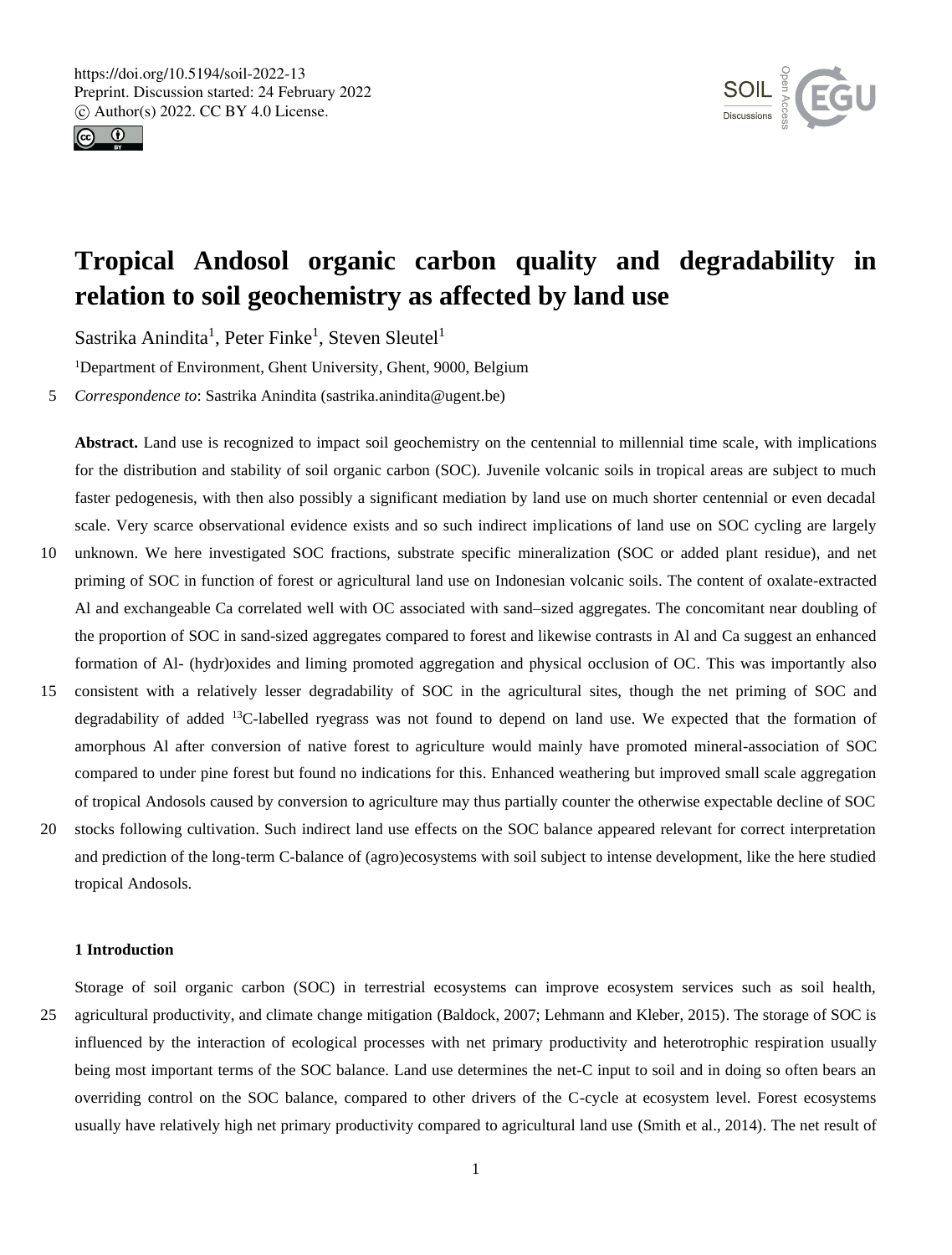



- 30 cultivation then typically leads to a decline in SOC stock and increased human–induced  $CO<sub>2</sub>$  emission (Don et al., 2011; Wei et al., 2014). The long-term SOC balance of ecosystems also depends on the capacity of soils to stabilize newly entering OC against microbial decomposition, resulting from heterotrophic respiration. Physical occlusion of OC at the microaggregate scale as well as binding of OC onto reactive mineral surfaces constitute two major mechanisms for stabilization of SOC (Matus et al., 2014). Soil characteristics such as content of poorly crystalline minerals, specific surface area, clay content and 35 degree of soil micro-aggregation have all been linked to the capacity of soils to accumulate SOC (Hernández et al., 2012;
- Kleber et al., 2015; Mikutta et al., 2006, 2009; Poirier et al., 2020). While soil mineralogy itself is thus a well-recognized controller of SOC stabilization, surprisingly little attention has gone into understanding how land use history, through its impact on soil geochemistry might in turn indirectly control stability of SOC and organic matter (OM) entering soil.
- 40 The geochemistry of the reactive mineral phase of a soil is the resultant of both the composition of its parent material and soil weathering status (Mikutta et al., 2009). Weathering status is crucially driven by the time since the onset of weathering, local climate and hydrologic conditions, resilience of minerals to weathering and vegetation cover (Doetterl et al., 2015). Land use, through its control on vegetation, can impact the weathering process by modifying the pH, influencing soil biological activity and nutrient levels, and releasing organic complexing compounds (Van Breemen et al., 1983; Cronan,
- 45 2018). On agricultural lands, moreover fertilizer addition and soil disturbance caused by tillage have also been reported to significantly enhance weathering (Churchman and Lowe, 2012; Li et al., 2021; Taylor et al., 2016). While an extensive and still growing number of studies considered land use impacts on SOC stock, soil OM quality and its degradability (Covaleda et al., 2011; Cusack et al., 2013; Huygens et al., 2005), just very few of have considered the potential indirect impact of land use on SOC stability through its effect on the soil mineral phase. Moreover, the coverage remains limited for several soil
- 50 groups, including tropical Andosols. A recent study on the Gálápagos islands demonstrated that even within a few centuries to just several decades conversion of native forest to cultivated land strikingly accelerated soil weathering (Gerzabek et al., 2019). In particular, formation of secondary minerals should impact SOC retention in volcanic soils as their high capacity to do so is acknowledged to emerge from abundantly present poorly crystalline Al and Fe oxides. Indeed, Asano and Wagai (2014) concluded the importance of short–range order minerals or organo–Al complexes for SOC stabilization in Andosols
- 55 from correlations with OC stock (Miyazawa et al., 2013), mean residence time (reviewed by Parfitt (2009)), and by chemical characterization of organo–mineral associations (Basile-Doelsch et al., 2007; Mikutta et al., 2009). Next to a large specific surface area, also microaggregation and occlusion therein of intra-microaggregate particulate OM (iPOM) is known to grant a degree of protection against its microbial decay (Six et al., 2000a), particularly in Andosols (Asano et al., 2018; Asano and Wagai, 2014). Introduction of tillage and removal of permanent vegetative coverage usually adversely affect iPOM-induced
- 60 physical protection. However, differences between untilled native vegetation or secondary forest on the one hand and tilled cropland might not be significant for volcanic soils (Dörner et al., 2012; Huygens et al., 2005; Linlin et al., 2016) as abundant nano sized organo–mineral composites overridingly act as binding agents in microaggregates in Andosols (Asano and Wagai, 2015).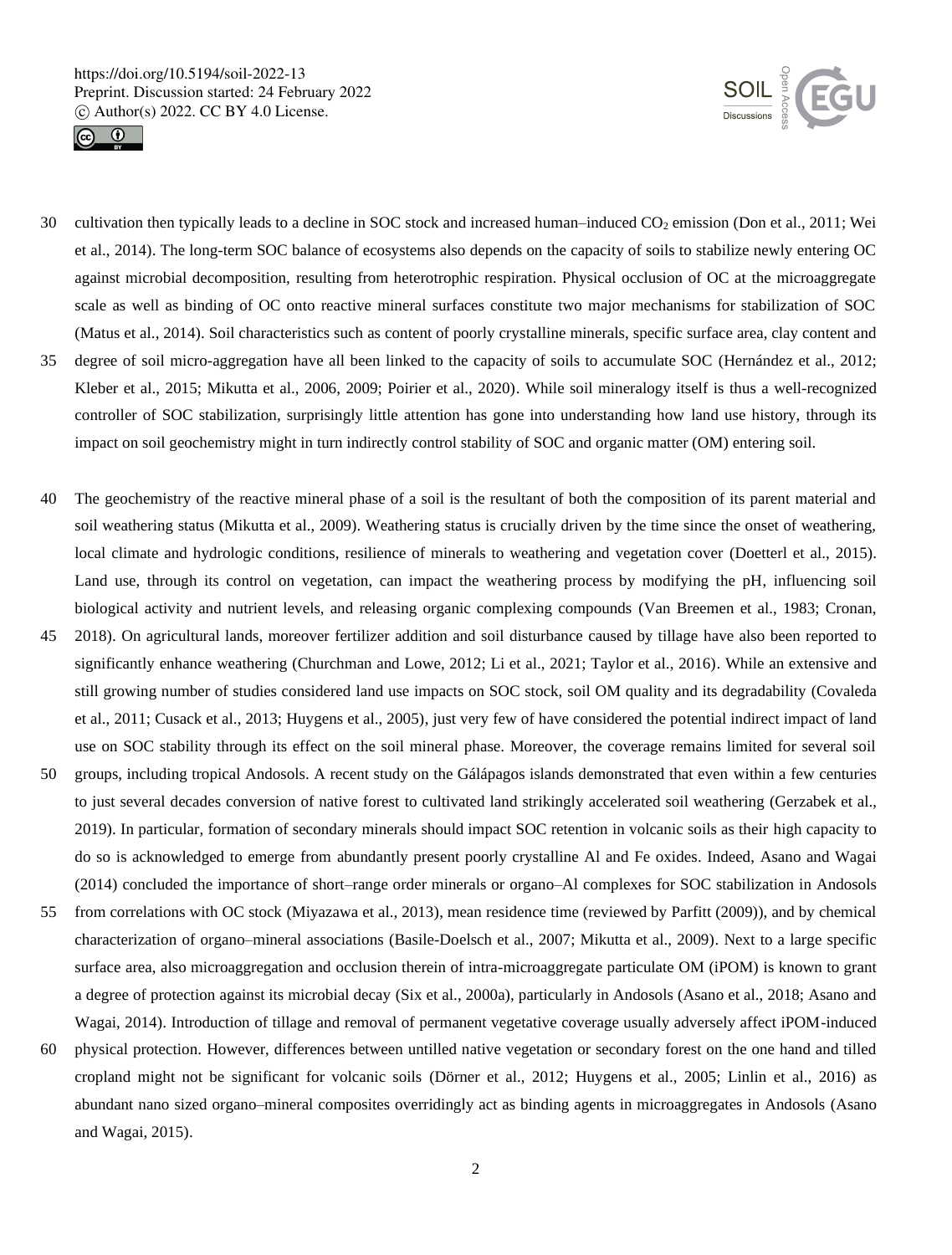



- 65 In Indonesia, the Sunda volcanic arc region (Mt. Tangkuban Perahu and Mt. Burangrang) in West Java, was covered by native forest until only about two centuries back but has since then been largely replaced by secondary pine forest or agricultural land use. With differently aged volcanic deposits and co-occurrence of native forest, secondary forest and cultivated land this region forms a useful means to understand how Andosol development would impact SOC storage and stability. A first objective was to further investigate how cultivation history in this region would have resulted in differential
- 70 soil aggregation and levels of iPOM, and mineral associated OM vs. free relatively unprotected OM. We did so by assessing soil OM fractions for a set of 6 Indonesian volcanic soil (Cambisols and Andosols) with native forest, secondary pine forest or agricultural land use. A second goal was to infer how OM degradability in the topsoil of these tropical volcanic soils itself differs in function of forest vs. agricultural land use. Assessing the indirect effect of land use on SOC degradability through its mediation of soil mineralogy is, however, complicated by the fact that quality of native SOC itself is also function of land
- 75 use. We therefore assessed the degradability of a single model exogenous OM source  $(^{13}C$ -labelled ryegrass residues) to see how land use changes affect stability of OC in soil. We hypothesize that the enhanced formation of pedogenic poorly crystalline Al under agricultural land use, as we previously confirmed (Anindita et al., under review), results in a relative stabilization of the exogenous OM as compared to native forest or secondary forest. In doing so we take account for the wellknown phenomenon that labile OC-inputs can accelerate the decomposition of native SOC, a process called positive priming
- 80 (Chen et al., 2014), or conversely restrain decomposition of SOC and induce negative priming (Blagodatskaya et al., 2014; Qiao et al., 2014). By using a C-isotope mixing model, mineralization of the exogenous OM (i.e.ryegrass) and native SOC are distinguished in the soil incubation experiments.

#### **2 Materials and methods**

## **2.1 Site description and soil sampling**

- 85 Our study covered soils from the Mount Tangkuban Perahu and Mount Burangrang regions that are part of the Sunda Volcanic complex in West Java, Indonesia. The mean annual temperature in this region is 19–21°C and mean annual precipitation ranges around 2000–3000 mm per year. Six sites were selected to represent the dominant land use types in the area, viz. primary forest (NF), pine forest (PF1 and PF2) and horticulture (AG1, AG2, and AG3). Soils at sites NF and PF1 are andic Cambisols and at the PF2, AG1, AG2, AG3 sites aluandic Andosols (Anindita et al., under review). All soils
- 90 contain silicate minerals (i.e. quartz, cristobalite, tridymite), gibbsite, albite, hornblende, 1:1 clay minerals, and noncrystalline materials (Anindita et al., under review). The proportion of primary minerals is higher in the younger NF soil as it is closer (within 1.5 km) to the crater of Mt. Tangkuban Perahu and received ash more recently. The pine forest and agricultural sites were originally all under the primary forest vegetation. At PF1 and PF2, secondary forests were planted in 1962 for restoration purposes, following earlier deforestation. Agricultural land use at AG1, AG2, and AG3 dates back to
- 95 just 30–50 years ago with mainly diverse horticultural crop rotations with crops potatoes (*Solanum tuberosum*), cabbage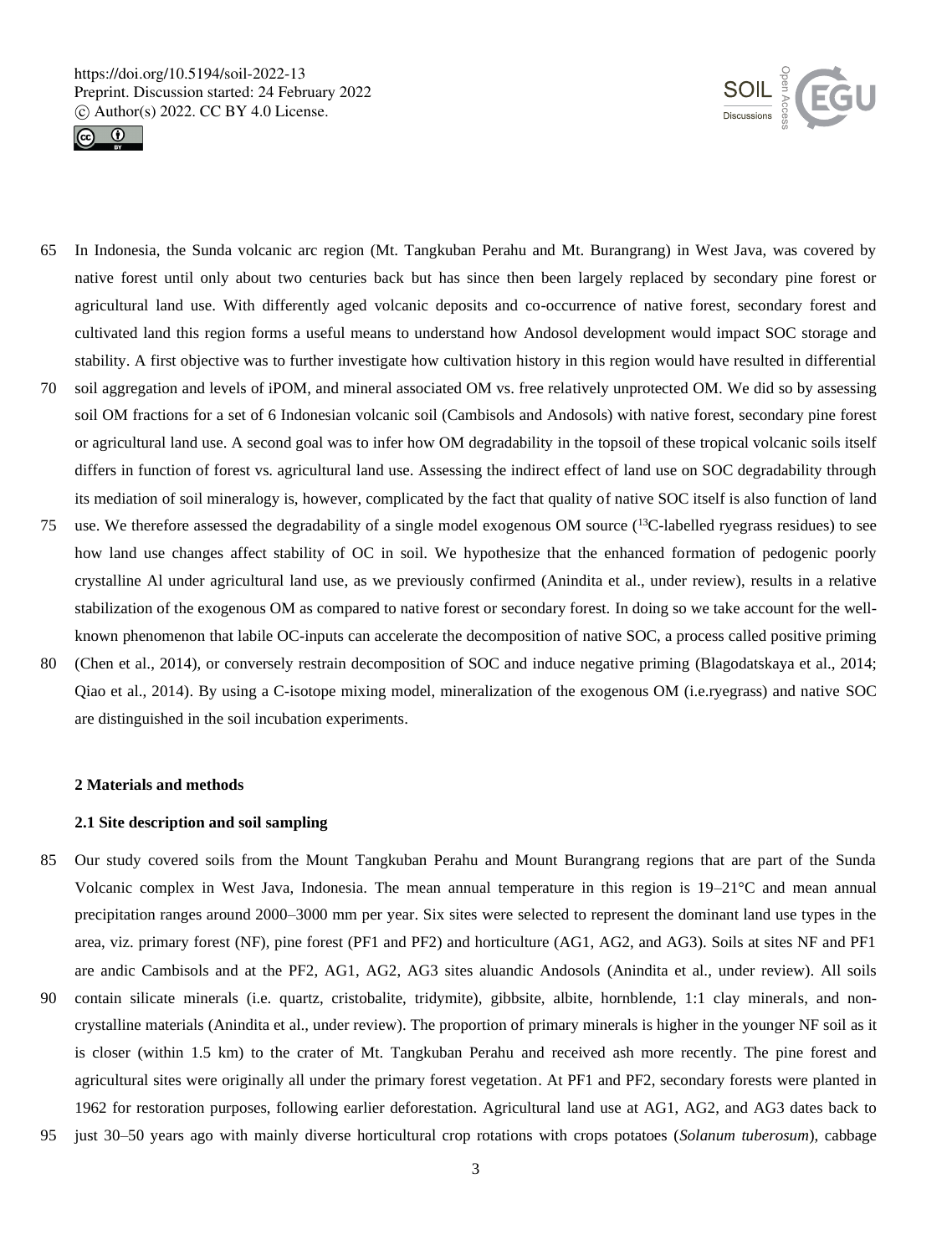



(*Brassica oleracea*), green bean (*Phaseolus vulgaris*), tomatoes (*Solanum lycopersicum*), and chayote (*Sechium edule*). Detailed information about land use history, and land management are given in Anindita et al. (under review).

At every site, soil samples were taken at 0–20, 20–40, and 60–80 cm depth. At each depth, the bulk samples were mixed into 100 composite ones, which were then dried to the air, homogenised and sieved (< 2 mm) until further analysis at the Dept. of Environment of Ghent University (Belgium). The pH H2O was measured using a glass electrode pH meter in a 1:5 soil solution slurry. The estimated clay content was determined using the pipet method after full soil dispersion with Na+–resin (Bartoli et al., 1991), after testing several other procedures for soil texture analysis that proved incompatible with the investigated set of volcanic soils. The concentrations of total C and N were determined by dry combustion at 1100°C using a

- 105 LECO 928 series CN-analyser. Aluminum extracted by 0.1 M pyrophosphate solution (Alp) was taken as measure of complexed Al to OM (McKeague, 1967). Iron and aluminum extractable by ammonium oxalate (Al<sub>o</sub>, Fe<sub>o</sub>) were used as estimates of X-ray amorphous Al and Fe. We previously quantified crystalline minerals using X-ray diffraction analysis. The amount of amorphous materials undetectable by X-ray diffraction was semi-quantitatively estimated from the difference between the obtained and the real amount of internal standard (Zincite 20%) after semi-quantification of crystalline minerals
- 110 using BGMN Rietveld and Profex as user interface. Soil specific surface area (SSA) was assessed from adsorptiondesorption of  $N_2$  at 77°C following Brunauer–Emmett–Teller (BET) approach. Detailed methods and the results of geochemical analyses of the samples were documented in Anindita et al. (under review). Selected physicochemical soil properties are given in Table 1.

| Depth               | pH     | $BD^a$                | OC <sup>a</sup>     | $\delta^{13}C$ | C/N   | Clay  | Exch.          | NH <sub>4</sub> -oxalate     |                              | $Alp^a$ | SSA <sup>a</sup>                 | Amorphous           | Land use           |
|---------------------|--------|-----------------------|---------------------|----------------|-------|-------|----------------|------------------------------|------------------------------|---------|----------------------------------|---------------------|--------------------|
|                     | $H_2O$ |                       |                     |                | ratio |       | Ca             | extractable                  |                              |         |                                  | materials           |                    |
|                     |        |                       |                     |                |       |       |                | Al <sub>o</sub> <sup>a</sup> | Fe <sub>o</sub> <sup>a</sup> |         |                                  |                     |                    |
| (cm)                | $(-)$  | $(g \text{ cm}^{-3})$ | $g \text{ kg}^{-1}$ | %              |       | $\%$  | cmol $kg^{-1}$ |                              | $mg g^{-1}$                  |         | $\overline{m^2}$ g <sup>-1</sup> | $g \text{ kg}^{-1}$ |                    |
| Primary forest (NF) |        |                       |                     |                |       |       |                |                              |                              |         |                                  |                     |                    |
| $0 - 20$            | 4.1    | 0.77                  | 37.1                | $-27.0$        | 15.1  | 18.7  | 0.2            | 3.5                          | 15.5                         | 3.4     | 9                                | 288                 | Natural vegetation |
| $20 - 40$           | 4.4    | 0.78                  | 26.0                |                | 20.2  | 19.81 | 0.1            | 2.3                          | 25.4                         | 3.5     | 27                               | 254                 |                    |
| $60 - 80$           | 4.3    | 0.65                  | 28.6                |                | 20.0  | 29.51 | 0.1            | 4.8                          | 52.4                         | 2.8     | 69                               | 378                 |                    |
| Pine forest (PF1)   |        |                       |                     |                |       |       |                |                              |                              |         |                                  |                     |                    |
| $0 - 20$            | 4.5    | 0.64                  | 23.6                | $-24.3$        | 10.8  | 67.27 | 1.8            | 8.1                          | 11.9                         | 41.0    | 91                               | 471                 | Pine forest        |
| $20 - 40$           | 4.4    | 0.61                  | 13.0                |                | 10.2  | 71.56 | 0.5            | 10.4                         | 12.2                         | 32.2    | 117                              | 429                 |                    |
| $70 - 90$           | 4.4    | 0.69                  | 5.9                 |                | 10.0  | 64.35 | 0.2            | 13.7                         | 21.1                         | 13.7    | 124                              | 481                 |                    |
| Pine forest (PF2)   |        |                       |                     |                |       |       |                |                              |                              |         |                                  |                     |                    |
| $0 - 20$            | 4.7    | 0.50                  | 33.0                | $-24.2$        | 12.6  | 55.48 | 0.7            | 28.5                         | 17.5                         | 10.1    | 107                              | 497                 | Pine forest        |

115 **Table 1. Physicochemical soil properties of 6 sampled soil profiles in the Sunda Volcanic complex in West Java, Indonesia (partly taken from Anindita et al. (under review))**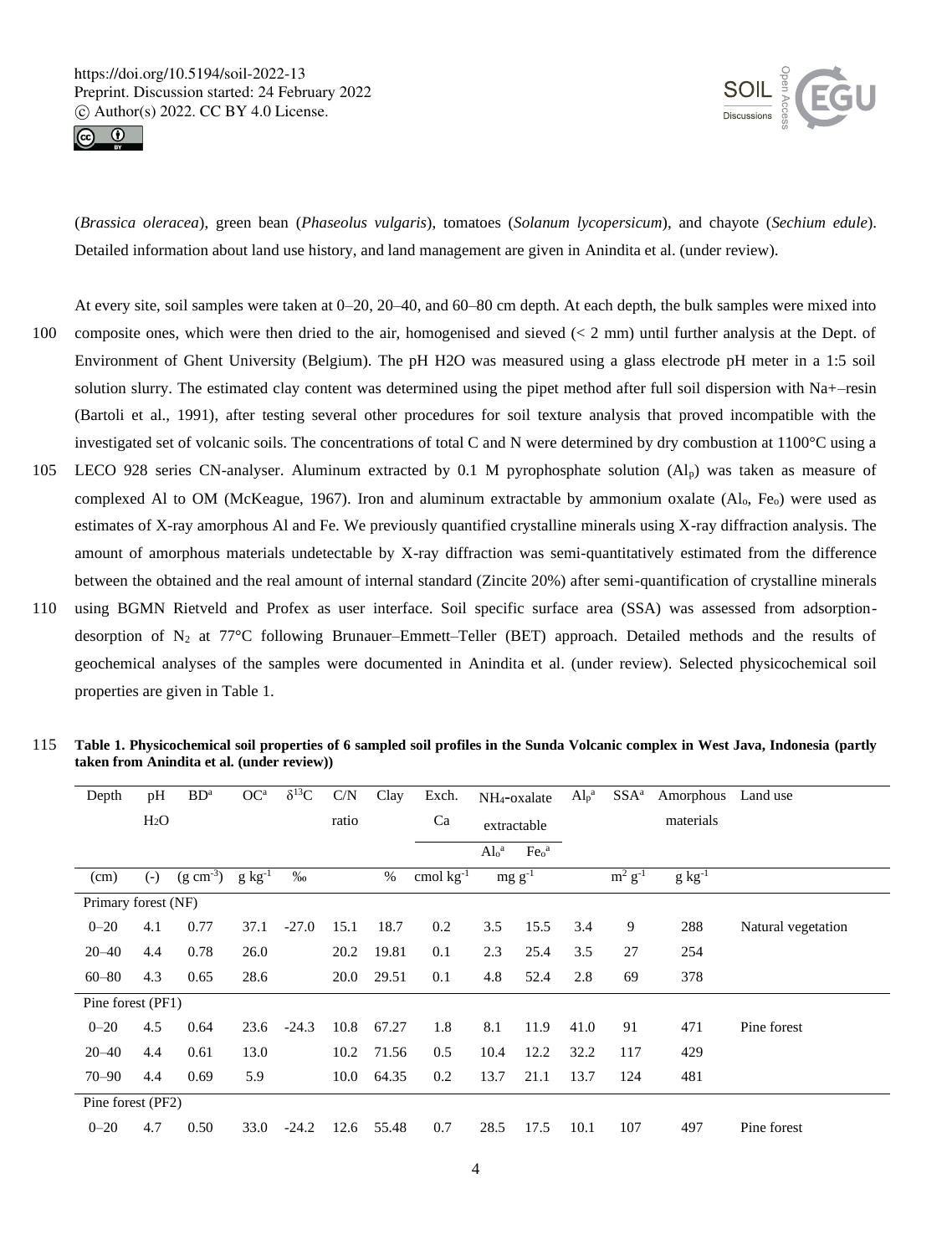



| $20 - 40$         | 4.9 | 0.56 | 18.2 |         | 12.2 | 46.43 | 0.4  | 27.7 | 17.2 | 9.8  | 145 | 506 |                                                 |
|-------------------|-----|------|------|---------|------|-------|------|------|------|------|-----|-----|-------------------------------------------------|
| $60 - 80$         | 4.4 | 0.60 | 15.7 |         | 11.9 | 48.82 | 0.4  | 25.9 | 17.5 | 9.4  | 127 | 447 |                                                 |
| Agriculture (AG1) |     |      |      |         |      |       |      |      |      |      |     |     |                                                 |
| $0 - 20$          | 5.1 | 0.67 | 29.9 | $-13.6$ | 18.2 | 68.21 | 7.7  | 14.4 | 21.1 | 26.3 | 114 | 548 | Intensive horticulture $+50$                    |
| $20 - 40$         | 4.9 | 0.66 | 13.0 |         | 11.9 | 63.06 | 5.7  | 16.5 | 13.0 | 19.7 | 125 | 523 | years; organic fertilizer                       |
| $60 - 80$         | 4.8 | 0.64 | 11.2 |         | 10.8 | 61.43 | 4.7  | 22.3 | 18.1 | 12.9 | 134 | 547 | $\pm 76$ Mg ha <sup>-1</sup> year <sup>-1</sup> |
| Agriculture (AG2) |     |      |      |         |      |       |      |      |      |      |     |     |                                                 |
| $0 - 20$          | 5.4 | 0.66 | 54.4 | $-15.4$ | 14.7 | 27.24 | 6.6  | 31.4 | 12.3 | 7.6  | 48  | 623 | Intensive horticulture $+40$                    |
| $20 - 40$         | 5.8 | 0.47 | 42.6 |         | 17.9 | 35.62 | 10.0 | 33.2 | 12.1 | 5.8  | 128 | 645 | years; organic fertilizer                       |
| $50 - 70$         | 5.9 | 0.52 | 26.9 |         | 16.9 | 47.07 | 7.0  | 36.4 | 11.6 | 5.1  | 185 | 650 | $\pm 20$ Mg ha <sup>-1</sup> year <sup>-1</sup> |
| Agriculture (AG3) |     |      |      |         |      |       |      |      |      |      |     |     |                                                 |
| $0 - 20$          | 5.4 | 0.65 | 47.0 | $-24.0$ | 10.5 | 54.91 | 10.5 | 17.1 | 9.7  | 9.0  | 74  | 531 | Horticulture $<$ 30 years;                      |
| $20 - 40$         | 5.6 | 0.61 | 28.8 |         | 9.8  | 50.02 | 7.0  | 15.6 | 9.5  | 8.6  | 91  | 502 | organic fertilizer $+18$ Mg                     |
| $60 - 80$         | 5.8 | 0.62 | 7.8  |         | 8.4  | 62.81 | 6.0  | 9.1  | 8.0  | 10.7 | 108 | 460 | $ha^{-1}$ year <sup>-1</sup>                    |
|                   |     |      |      |         |      |       |      |      |      |      |     |     |                                                 |

<sup>a</sup>BD = bulk density; OC = organic carbon; Al<sub>o</sub> = aluminum extracted by NH<sub>4</sub>-oxalate; Fe<sub>o</sub> = iron extracted by NH<sub>4</sub>-oxalate; Al<sub>p</sub> = aluminum extracted by Na-pyrophosphate; SSA = specific surface area

#### **2.2 Soil organic matter fractionation**

- 120 Soils were fractionated using size, density and chemical separation steps according to Zimmermann et al. (2007). This procedure separates SOC into five pools, namely into i) OC contained in soil aggregates and associated with sand  $(S+A)$ , ii) in free particulate organic matter (POM), iii) in water dissolvable OC (DOC), iv) in oxidizable OC associated with the silt and clay ( $s+c$  – rSOC) fraction, and v) in a chemically resistant SOC (rSOC) pool. Briefly, 30 g of equivalent dry soil ( $\lt 2$ mm) was dispersed in water by a calibrated ultrasonic probe with an output energy of  $22$  J ml<sup>-1</sup>. The resulting slurries were
- 125 wet-sieved over a 63 µm sieve and rinsed with deionized water until the rinsing water became clear. In the original Zimmermann et al. (2007) method the  $> 63 \mu m$  fraction is further separated into S+A and POM based on density differences using sodium polytungstate at 1.8 g cm<sup>-3</sup>. However, several samples could not be well separated into free OM on the one hand and predominantly mineral material of the S+A fraction on the other. After pre-tests we instead used a 1.5 g cm<sup>-3</sup> sodium polytungstate solution to separate free POM from the S+A soil fraction, as per Cerli et al. (2012)'s advise to per soil
- 130 optimize density cut-off for best separation of free and occluded POM. A subsample of the  $<$  63  $\mu$ m suspension ( $\pm$  10 ml) derived from the wet sieving step was filtered through a 0.45 µm nylon membrane filter. The filtrate was analyzed for its dissolved OC concentration using a HT-I Formacs TOC-analyzer (Skalar, The Netherlands). The DOC pool was calculated by multiplying this OC concentration with the volume of flush water used in the preceding wet sieving step. The  $< 63 \mu m$ suspension was dried at  $40^{\circ}$ C and weighted to constitute the overall silt+clay (s+c) fraction. A chemically inert share of the
- 135 SOC (rSOC) was isolated by subjecting the s+c fraction to oxidation by 6 % NaOCl. To this end, one gram of s+c material was weighted inside a 65 ml Nalgene centrifuge tube and 50 ml 6 % NaOCl adjusted to pH 8 was added and allowed to react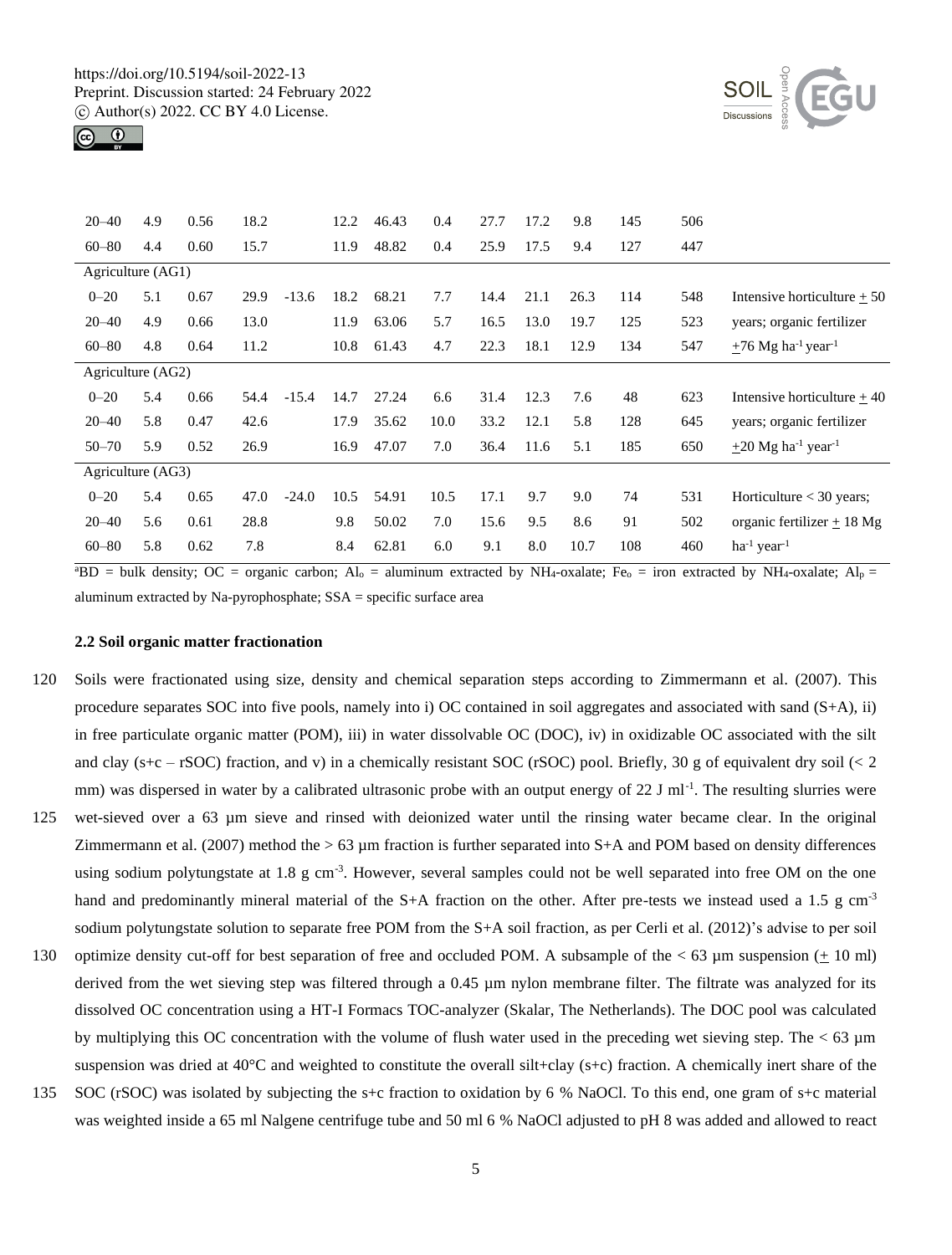



for 18 h at 25°C. After centrifugation, remnant NaOCl was discarded by decantation. This procedure was repeated three times, the pellet was washed three more times with deionized water, transferred to a pre-weighted aluminum cup, dried at 40°C and weighted. All fractions were analyzed for their C concentration using a LECO 928 series CN-analyzer. Further 140 details are given in Zimmermann et al. (2007) and Poeplau et al. (2013).

# **2.3 Soil incubation experiment and isotopic signature measurements**

Soils were incubated in a standardized way to compare degradability of a model plant-C substrate and SOC in the topsoil (0– 20cm) of the 6 considered sites. Decomposition of either substrate was derived by regular measurement of the soil  $CO<sub>2</sub>$ efflux and inference of its  $\delta^{13}C$  signature. Soil mesocosms were prepared by repacking approximately 150 g of soil 145 (depending on bulk density) into PVC tubes (diameter: 6.8 cm, height: 7 cm) to reach a height of 6.2 cm and bulk density as encountered at the field sites. Soil moisture content was set to 50 % water–filled pore space by addition of deionized water. A <sup>13</sup>C-labelled plant-substrate, i.e. pulse-labelled ryegrass (*Lolium perenne*) with δ<sup>13</sup>C of +53.7 ‰, was applied at a dose of 1 g kg<sup>-1</sup> of dry matter. The contrast in  $\delta^{13}$ C with SOC (Table 1) allowed to distinguish emitted CO<sub>2</sub> into parts stemming from either native SOC or grass-C mineralization. The  $\delta^{13}C$  of topsoil (expressed as  $\delta^{13}C$  value (‰) vs. the international Vienna 150 Pee Dee Belemnite standard) was measured using a PDZ Europe ANCA-GSL elemental analyser, interfaced with a Sercon

20–22 IRMS with SysCon electronics (SetCon, Ceshire, UK).

Soils were incubated at 20°C for 120 days. On days 1, 3, 5, 8, 12, 17, 24, 32, 38, 47, 59, 73, 87, 101, 111, 120 soil CO<sub>2</sub> emission was inferred by measuring CO<sub>2</sub> build-up in a cylindrical closed-chamber attached consecutively on top of each 155 PVC tube for at least 10 min. The evolution of the headspace  $CO_2$  concentration and its  $\delta^{13}$ C was measured every 4 sec by connecting the closed-chamber with a cavity ring-down spectrometer (G2201-*i* CRDS isotopic CO<sub>2</sub> analyser, Picarro, USA) in a loop via Teflon tubing. Soil CO<sub>2</sub> efflux rate in mg C kg<sup>-1</sup> h<sup>-1</sup> was calculated from the slope of the accumulating CO<sub>2</sub> concentration in function of time using the ideal gas law. The  $\delta^{13}C$  of emitted CO<sub>2</sub> was estimated from the y-axis intercept of derived Keeling plots (Keeling, 1958). The fraction of  $CO<sub>2</sub>$  derived from grass was calculated using the following equations 160 introduced by Werth and Kuzyakov (2010):

$$
f_{grass-CO2} = \frac{\delta^{13}c_{total-CO2} - \delta^{13}c_{SOC-CO2}}{\delta^{13}c_{grass-CO2} - \delta^{13}c_{SOC-CO2}}\tag{1}
$$

$$
\delta^{13}C_{grass-CO2} = \delta^{13}C_{grass} - \varepsilon_{grass}
$$
 (2)

$$
\delta^{13}C_{SOC-CO2} = \delta^{13}C_{SOC} - \epsilon_{SOC} \tag{3}
$$

 $0.13 -$ 

with  $\varepsilon_{SOC}$  (in ‰) the net C-isotopic fractionation resulting from native SOC mineralization and diffusive CO<sub>2</sub> transport in 165 soil until its efflux into the headspace air. The  $\varepsilon_{SOC}$  was obtained from  $CO_2$ -efflux monitoring parallel triplicate sets of control soils without grass added. A third parallel set of soils were amended with a very high dose of grass (viz. 6 g kg-1 added grass, i.e. about 4 t C ha<sup>-1</sup>) to estimate  $\varepsilon_{\rm grass}$ . This value was operationally calculated by subtracting  $\delta^{13}C_{\rm grass}$  from the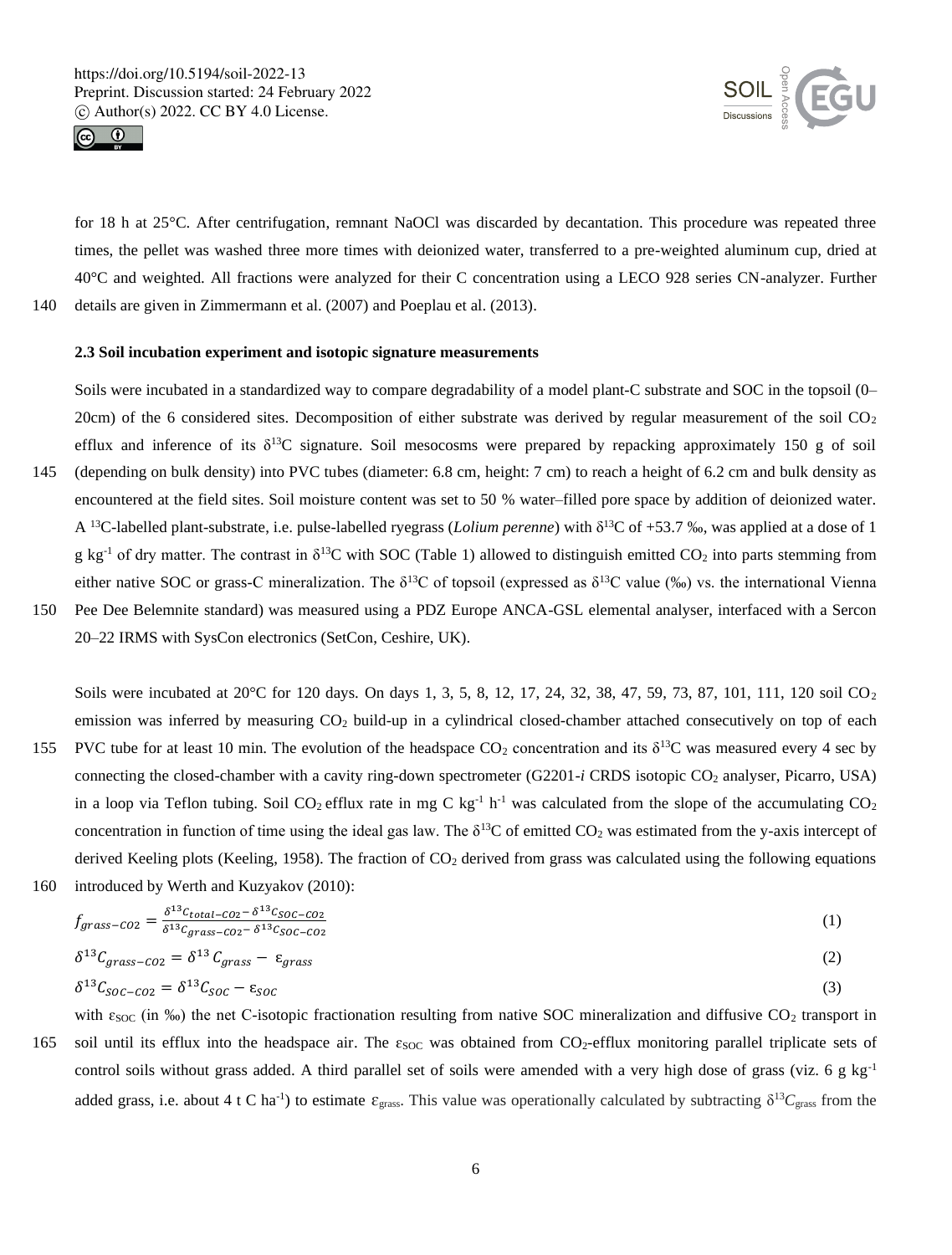



peak  $CO_2$  emission  $\delta^{13}C-CO_2$  of soil with 6 g kg<sup>-1</sup> grass under the assumption that virtually any emitted  $CO_2$  was then derived from grass mineralization.

170

Using equations 1, 2 and 3 the fraction of emitted  $CO<sub>2</sub>$  derived from grass-C mineralization was calculated per soil and per point in time. The rate of grass-C mineralization (C<sub>grass</sub>-min, in mg C kg<sup>-1</sup> h<sup>-1</sup>) for each measurement day was calculated by multiplying the  $f_{grass}$  value with the total CO<sub>2</sub> emission. The rate of SOC mineralization (C<sub>SOC</sub> min, in mg C kg<sup>-1</sup> h<sup>-1</sup>) was calculated by subtracting the rate of  $C_{\text{grass}}$ -min from the total CO<sub>2</sub>-C emission rate. Cumulative CO<sub>2</sub> emissions derived from 175 native SOC-C and grass-C were obtained by consecutively summing up  $C_{\text{SOC-CO2}}$  and  $C_{\text{grass-CO2}}$  respectively per time

increment between flux measurements. The % of mineralized  $C_{SOC}$  was then derived from dividing  $C_{SOC-CO2}$  by  $C_{SOC}$ .

#### **2.5 Statistics**

Independent samples t-tests were used to compare both land uses (native and pine forest vs. agriculture, or alternatively agriculture vs. pine forests only) for the distribution of OC over soil fractions and for the cumulative amounts of grass-C or 180 native SOC mineralized. Pearson correlation coefficients were used to investigate relations between soil carbon fraction proportions and geochemical properties. The non-parametric test was used if the data were not normally distributed or if the

condition of homoscedasticity was unmet. Analyses were completed in IBM SPSS Statistics 27.

#### **3 Results**

#### **3.1 Organic carbon in soil fractions**

- 185 Across the studied soils a greater part of soil material  $(+ 55 %)$  was found as S+A fraction (Table 2). The highest S+A fraction occurred in the AG1, AG2, and topsoil PF1 soils (> 60 %). Conversely, in the PF2 and AG3 soils, the s+c fraction was largest. The OC concentration of soil fractions decreased in the order of POM  $>$  s+c (including rSOC)  $>$  S+A  $>$  DOC and was generally higher in the topsoil than subsoil. The OC concentration of the S+A fraction was higher under agricultural than under forest land use ( $p < 0.01$ ), particularly in topsoils of AG1 and AG3 (25–55 g C kg<sup>-1</sup> fraction). No such difference
- 190 in OC concentration existed between SOC in the s+c, POM, DOC and rSOC fractions under agriculture compared to forest (i.e. including primary forest). However, the OC concentration of rSOC fraction was higher  $(p < 0.01)$  in the agricultural than pine forests sites. The size of the DOC fraction was negligibly small  $(± 0.002 g C kg<sup>-1</sup> fraction)$  and is further disregarded. Total SOC was not significantly different under forest  $(25.0 \pm 12.4 \text{ g C kg}^{-1} \text{ soil})$  and agricultural  $(30.6 \pm 16.4 \text{ g C K})$ C kg<sup>-1</sup> soil) land use, but it was higher under agriculture than pine forest (18.4  $\pm$  8.9 g C kg<sup>-1</sup> soil).

195

Overall, the bulk of SOC was present in the S+A ( $+$  47%) fraction, then followed by the rSOC ( $+$  25 %), s+c - rSOC ( $+$  24 %), and POM (< 5 %) fractions (Fig. 1). The rSOC constituted 34-67 % of OC in s+c. The distribution of SOC across soil fractions varied to some extent between both land uses. The amount of OC in the S+A fraction was higher in the agricultural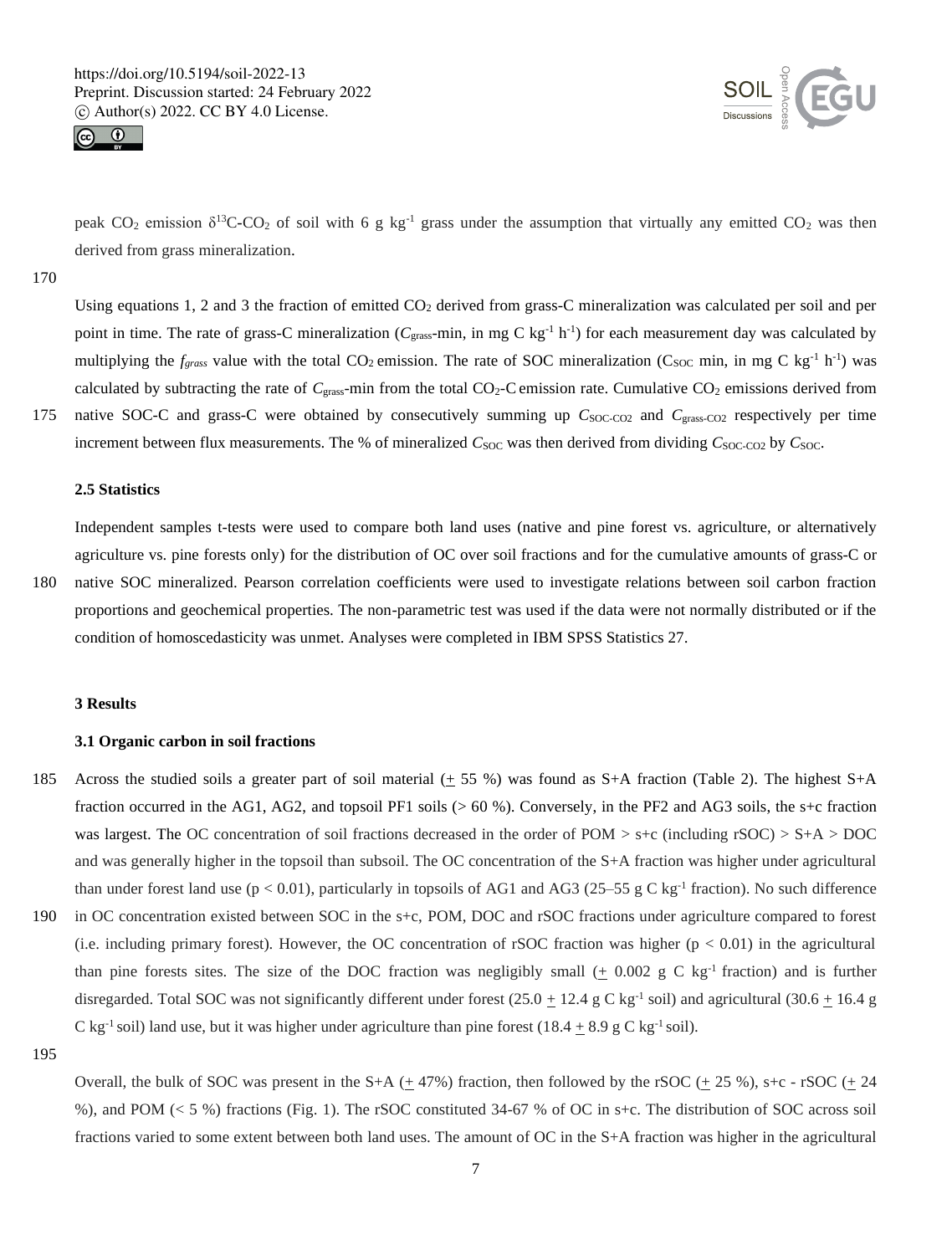



soils (19  $\pm$  13 g C kg<sup>-1</sup> soil) than under forest (8  $\pm$  4 g C kg<sup>-1</sup> soil; p < 0.01). Particularly in topsoil of AG1 ( $\pm$  23 g C kg<sup>-1</sup> 200 soil) and AG2 (37 g C kg<sup>-1</sup> soil) a larger share of the SOC was in the S+A fraction. In contrast, more C was contained in free POM and in the s+c fraction under forest than under agricultural land use  $(p < 0.05)$ . The resistant SOC (rSOC) fraction accounted for approximately one quarter of SOC and its amount (in  $g C kg<sup>-1</sup> soil$ ) and proportion (% of SOC) was higher under forest than under agricultural land use  $(p < 0.05)$ . Free POM constituted a significantly larger share of SOC in topsoil compared to both subsoil depth layers ( $p < 0.05$ ), although this pool contributed on average less than 5 % of SOC.

205

**Table 2. Mass proportion, C concentration and total content of SOC contained in soil fractions isolated by the Zimmermann et al. (2007) method**

| Depth           |                     | Mass proportion (%)                         |                                             |                                                                                                                                                                                     | C concentration $(g \ kg^{-1}$ fraction) |                                                                            | Amount of $C$ (g kg <sup>-1</sup> soil) |                  |                                                                        |                                                                                        |                                                                                                     |               |
|-----------------|---------------------|---------------------------------------------|---------------------------------------------|-------------------------------------------------------------------------------------------------------------------------------------------------------------------------------------|------------------------------------------|----------------------------------------------------------------------------|-----------------------------------------|------------------|------------------------------------------------------------------------|----------------------------------------------------------------------------------------|-----------------------------------------------------------------------------------------------------|---------------|
| $\epsilon$ (cm) |                     |                                             |                                             |                                                                                                                                                                                     |                                          |                                                                            |                                         |                  |                                                                        |                                                                                        |                                                                                                     |               |
|                 | <b>POM</b>          | $S+A$<br>$s+c$                              |                                             | <b>POM</b>                                                                                                                                                                          | $S+A$                                    | $s+c$                                                                      |                                         | $\overline{DOC}$ | <b>POM</b>                                                             | $S+A$                                                                                  | $s+c$                                                                                               |               |
|                 |                     |                                             |                                             |                                                                                                                                                                                     |                                          | s+c - rSOC rSOC                                                            |                                         |                  |                                                                        |                                                                                        | s+c-rSOC rSOC                                                                                       |               |
|                 | Primary forest (NF) |                                             |                                             |                                                                                                                                                                                     |                                          |                                                                            |                                         |                  |                                                                        |                                                                                        |                                                                                                     |               |
| $0 - 20$        |                     |                                             |                                             | $0.3 \pm 0.1$ $52.8 \pm 0.1$ $46.9 \pm 0.1$ $412.5 \pm 33.5$ $22.6 \pm 6.8$ $32.2 \pm 3.3$ $30.5 \pm 3.3$ $1.0 \pm 0.5$ $1.4 \pm 0.3$ $11.9 \pm 3.5$ $15.1 \pm 1.6$ $14.3 \pm 1.5$  |                                          |                                                                            |                                         |                  |                                                                        |                                                                                        |                                                                                                     |               |
| $20 - 40$       |                     |                                             | $1.7 \pm 0.4$ 46.7 $\pm 3.6$ 51.6 $\pm 3.7$ | $393.0 + 0.0$                                                                                                                                                                       | $7.5 \pm 2.0$                            | $16.9 + 2.1$ 24.9 + 2.2 0.7 + 0.7 6.6 + 1.6 3.6 + 1.2 8.7 + 1.2 12.9 + 1.7 |                                         |                  |                                                                        |                                                                                        |                                                                                                     |               |
| $60 - 80$       |                     |                                             |                                             | $0.2 \pm 0.1$ $50.0 \pm 10.5$ $49.8 \pm 10.4$ $367.5 \pm 88.5$ $23.9 \pm 5.5$ $18.8 \pm 3.1$ $36.3 \pm 1.5$ $0.8 \pm 0.5$ $0.8 \pm 0.6$ $12.1 \pm 4.5$ $9.5 \pm 3.4$ $17.9 \pm 3.4$ |                                          |                                                                            |                                         |                  |                                                                        |                                                                                        |                                                                                                     |               |
|                 | Pine forest (PF1)   |                                             |                                             |                                                                                                                                                                                     |                                          |                                                                            |                                         |                  |                                                                        |                                                                                        |                                                                                                     |               |
| $0 - 20$        |                     | $0.7 + 0.5$ 59.0 + 11                       |                                             | $40.3 \pm 11.5$ $227.0 \pm 6.0$                                                                                                                                                     | $19.7 + 1.7$                             |                                                                            |                                         |                  |                                                                        |                                                                                        | $12.1 \pm 1.0$ $9.8 \pm 1.0$ $1.9 \pm 0.5$ $1.7 \pm 1.2$ $11.6 \pm 2.0$ $4.9 \pm 1.6$ $3.9 \pm 1.2$ |               |
| $20 - 40$       |                     | $0.2 \pm 0.1$ 61.4 $\pm$ 5.6 38.4 $\pm$ 5.8 |                                             | $162.0 + 9.5$                                                                                                                                                                       | $11.8 \pm 0.2$                           |                                                                            |                                         |                  | $6.8 \pm 0.3$ $7.1 \pm 0.3$ $1.0 \pm 0.4$ $0.4 \pm 0.2$ $7.2 \pm 0.7$  |                                                                                        | $2.6 + 0.4$                                                                                         | $2.7 + 0.4$   |
| $70 - 90$       |                     | $0.1 \pm 0.1$ $29.9 \pm 2.5$                | $70.0 \pm 2.6$                              | $103.6 \pm 7.5$                                                                                                                                                                     | $4.8 \pm 0.1$                            |                                                                            |                                         |                  | $3.4 \pm 0.1$ $4.1 \pm 0.2$ $0.4 \pm 0.2$ $0.1 \pm 0.07$ $1.4 \pm 0.1$ |                                                                                        | $2.4 + 0.0$                                                                                         | $2.9 + 0.3$   |
|                 | Pine forest (PF2)   |                                             |                                             |                                                                                                                                                                                     |                                          |                                                                            |                                         |                  |                                                                        |                                                                                        |                                                                                                     |               |
| $0 - 20$        |                     |                                             |                                             | $1.3 \pm 0.4$ $46.3 \pm 5.5$ $52.5 \pm 5.3$ $188.3 \pm 43.2$ $26.7 \pm 2.5$ $19.6 \pm 1.8$ $17.6 \pm 1.3$ $1.7 \pm 0.6$ $2.2 \pm 0.2$ $12.4 \pm 2.6$ $10.4 \pm 1.9$ $9.2 \pm 0.8$   |                                          |                                                                            |                                         |                  |                                                                        |                                                                                        |                                                                                                     |               |
| $20 - 40$       |                     | $0.4 \pm 0.1$ 45.2 $\pm$ 5.6                |                                             | $54.3 \pm 5.6$ $148.7 \pm 47.3$ $14.3 \pm 0.7$ $10.4 \pm 0.1$ $10.4 \pm 0.1$ $1.5 \pm 0.4$ $0.6 \pm 0.1$ $6.5 \pm 1.1$ $5.7 \pm 0.6$                                                |                                          |                                                                            |                                         |                  |                                                                        |                                                                                        |                                                                                                     | $5.7 \pm 0.5$ |
| $60 - 80$       |                     |                                             |                                             | $0.2 \pm 0.1$ $36.1 \pm 4.7$ $63.7 \pm 4.8$ $135.6 \pm 48.9$ $16.0 \pm 12.1$ $7.7 \pm 0.7$ $8.0 \pm 0.3$ $1.1 \pm 0.0$ $0.2 \pm 0.1$ $5.7 \pm 4.3$ $5.0 \pm 0.8$ $5.1 \pm 0.2$      |                                          |                                                                            |                                         |                  |                                                                        |                                                                                        |                                                                                                     |               |
|                 | Agriculture (AG1)   |                                             |                                             |                                                                                                                                                                                     |                                          |                                                                            |                                         |                  |                                                                        |                                                                                        |                                                                                                     |               |
| $0 - 20$        |                     | $0.1 \pm 0.1$ 74.8 $\pm$ 6.7                | $25.1 + 6.7$                                | $206.0 + 4.0$                                                                                                                                                                       | $31.3 + 0.9$                             |                                                                            |                                         |                  |                                                                        | $12.8 \pm 0.2$ $17.8 \pm 0.1$ $1.5 \pm 0.9$ $0.2 \pm 0.1$ $23.4 \pm 1.6$ $3.2 \pm 0.1$ |                                                                                                     | $4.4 \pm 1.1$ |
| $20 - 40$       |                     | $0.1 + 0.0$ $72.3 + 2.8$ $27.7 + 2.9$       |                                             | $63.7 \pm 0.9$                                                                                                                                                                      | $14.8 + 0.3$                             |                                                                            |                                         |                  |                                                                        | $6.6 \pm 0.4$ $9.5 \pm 0.3$ $0.3 \pm 0.1$ $0.03 \pm 0.0$ $10.7 \pm 0.2$ $1.8 \pm 0.1$  |                                                                                                     | $2.6 \pm 0.3$ |
| 60-80           |                     | $0.1 + 0.0$ $72.2 + 3.3$ $27.7 + 3.3$       |                                             | $15.6 \pm 2.4$                                                                                                                                                                      | $12.2 \pm 0.2$                           |                                                                            |                                         |                  |                                                                        | $5.5 \pm 0.1$ $7.6 \pm 0.2$ $0.4 \pm 0.1$ $0.01 \pm 0.0$ $8.8 \pm 0.3$ $1.5 \pm 0.2$   |                                                                                                     | $2.1 \pm 0.2$ |
|                 | Agriculture (AG2)   |                                             |                                             |                                                                                                                                                                                     |                                          |                                                                            |                                         |                  |                                                                        |                                                                                        |                                                                                                     |               |
| $0 - 20$        |                     |                                             |                                             | $0.1 \pm 0.1$ 68.8 $\pm$ 1.6 31.3 $\pm$ 1.6 350.0 $\pm$ 52.0 54.1 $\pm$ 1.6 28.5 $\pm$ 3.4 36.1 $\pm$ 3.2 0.6 $\pm$ 0.1 0.3 $\pm$ 0.2 37.2 $\pm$ 1.6 8.9 $\pm$ 1.3 11.3 $\pm$ 1.0   |                                          |                                                                            |                                         |                  |                                                                        |                                                                                        |                                                                                                     |               |
| $20 - 40$       |                     | $0.0 + 0.0$ 85.9 + 0.8                      | $14.1 + 0.8$                                | $401.0 + 88.0$ $46.5 + 0.4$ $16.4 + 2.4$ $31.4 + 1.8$ $1.1 + 0.7$ $0.04 + 0.0$ $40 + 0.1$                                                                                           |                                          |                                                                            |                                         |                  |                                                                        |                                                                                        | $2.3 \pm 0.2$                                                                                       | $4.4 \pm 0.5$ |
| $50 - 70$       |                     | $0.0 + 0.0$ $85.3 + 1.2$                    |                                             | $14.7 \pm 1.2$ 587.5 $\pm$ 240 28.3 $\pm$ 0.3 10.7 $\pm$ 1.3 19.7 $\pm$ 0.7 0.8 $\pm$ 0.4 0.08 $\pm$ 0.0 24.2 $\pm$ 0.4 1.6 $\pm$ 0.1                                               |                                          |                                                                            |                                         |                  |                                                                        |                                                                                        |                                                                                                     | $2.9 \pm 0.3$ |
|                 | Agriculture (AG3)   |                                             |                                             |                                                                                                                                                                                     |                                          |                                                                            |                                         |                  |                                                                        |                                                                                        |                                                                                                     |               |
| $0 - 20$        |                     |                                             |                                             | $0.7 \pm 0.1$ $34.4 \pm 6.7$ $64.9 \pm 6.7$ $420.7 \pm 88.3$ $38.3 \pm 4.6$ $29.8 \pm 1.9$ $17.2 \pm 0.8$ $1.8 \pm 0.4$ $2.9 \pm 0.6$ $13.1 \pm 2.5$ $19.5 \pm 3.2$ $11.1 \pm 1.0$  |                                          |                                                                            |                                         |                  |                                                                        |                                                                                        |                                                                                                     |               |
| $20 - 40$       |                     |                                             |                                             | $0.8 \pm 0.2$ $42.3 \pm 8.7$ $56.9 \pm 8.7$ $311.3 \pm 39.9$ $23.0 \pm 0.4$ $16.7 \pm 0.7$ $12.5 \pm 1.1$ $1.3 \pm 0.4$ $2.4 \pm 0.3$ $9.7 \pm 1.8$ $9.6 \pm 1.7$ $7.1 \pm 0.6$     |                                          |                                                                            |                                         |                  |                                                                        |                                                                                        |                                                                                                     |               |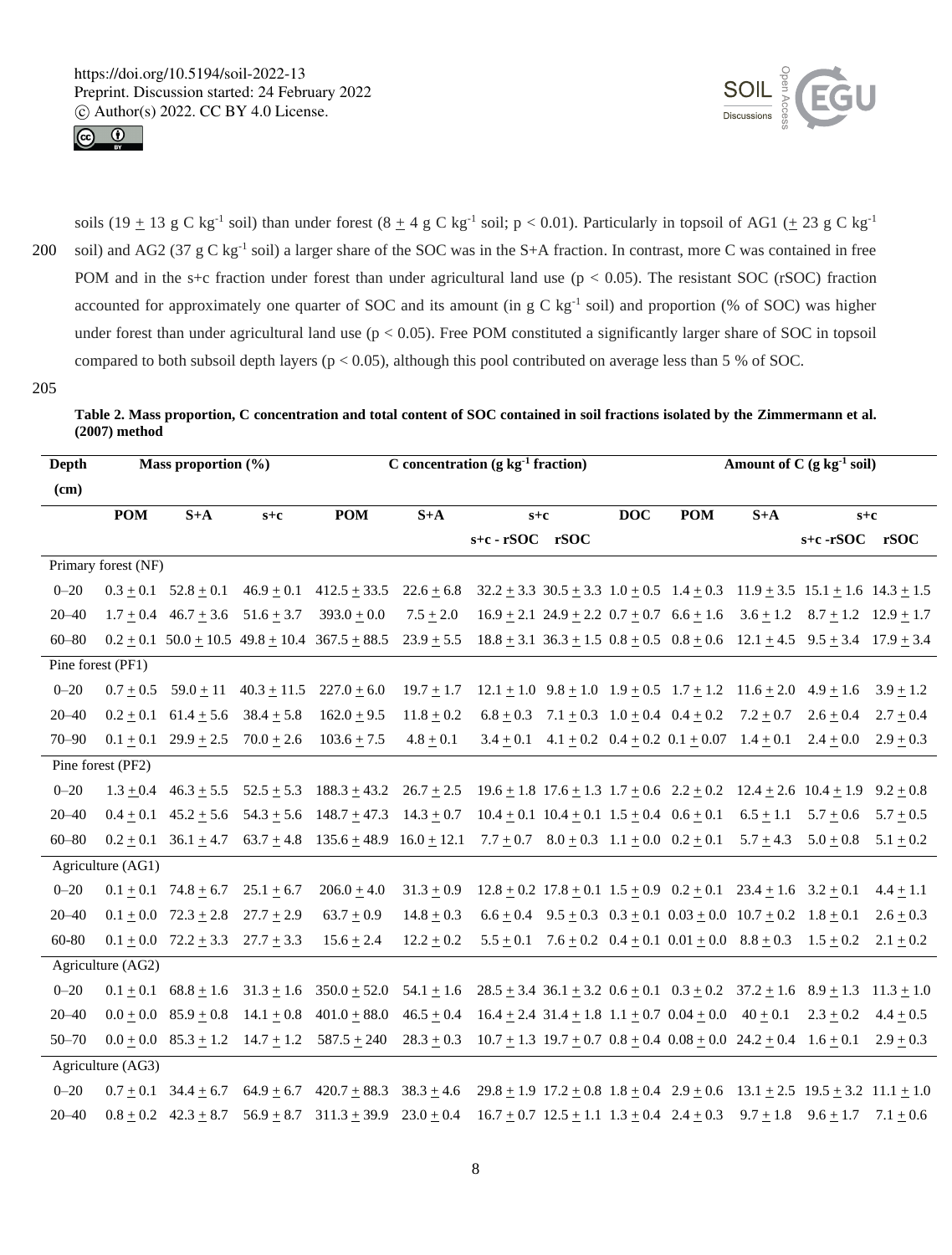



# 60–80 0.1  $\pm$  0.0 36.3  $\pm$  4.3 63.6  $\pm$  4.3 92.6  $\pm$  19.2 8.3  $\pm$  0.8 5.0  $\pm$  0.2 3.0  $\pm$  0.3 1.2  $\pm$  0.9 0.1  $\pm$  0.0 3.1  $\pm$  0.6 3.1  $\pm$  0.3 1.9  $\pm$  0.3



210 **Figure 1. The distribution of OC over soil fractions obtained by the Zimmerman et al. (2007) procedure for 6 sampled (0-60cm) soil profiles in the Sunda Volcanic complex in West Java, Indonesia. Vertical bars indicate standard deviations for three labreplicates (n = 3)**

### **3.2 Correlations between SOC fractions and selected chemical soil properties**

- The proportion of several of the isolated SOC fractions correlated to some of the geochemical soil properties (Fig.2). Across 215 all land uses and depths, the SOC proportion of the S+A fraction was positively correlated with  $Al_0$ ,  $Al_0+1/2Fe_0$ , pH H<sub>2</sub>O, exchangeable Ca, and content of amorphous materials  $(p < 0.01)$ . These soil properties were also positively correlated with the amount of OC in S+A fraction (g C kg<sup>-1</sup> soil) and OC concentration in S+A fraction (g C kg<sup>-1</sup> fraction). There existed no significant correlations between the proportion of the other SOC fractions and any of the analyzed soil properties for the full dataset. But when considering only pine forest and agriculture, positive correlations existed between OC concentrations of
- 220 the s+c and rSOC fractions (g C kg<sup>-1</sup> fraction) with  $Al_0$  and  $Al_0+1/2Fe_0$ .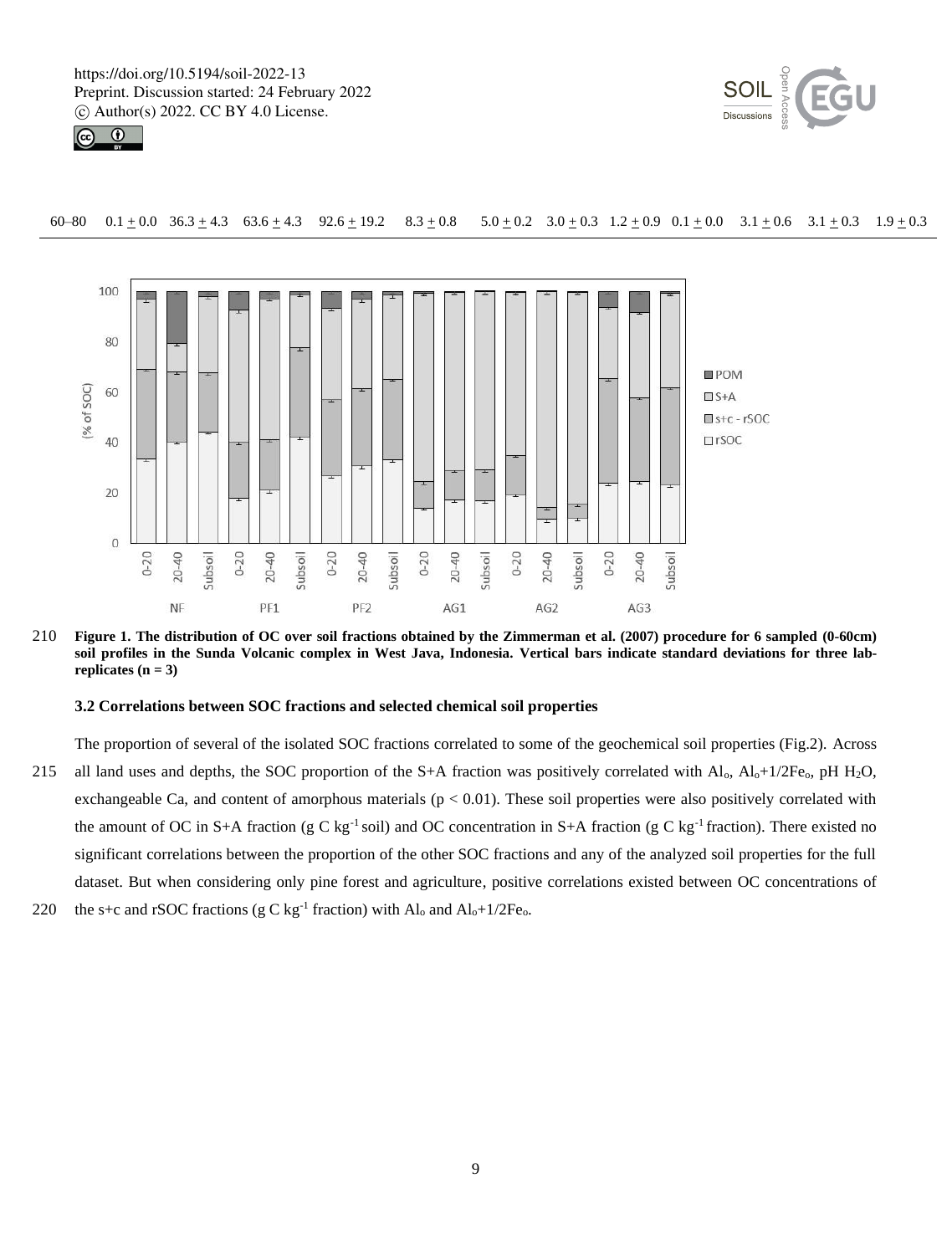





**Figure 2. Scatter plots of the SOC proportion of the S+A fraction and selected chemical soil properties, with Pearson correlation coefficients and corresponding statistical significance level indicated. Sites under agriculture and forest are indicated by Δ and ● respectively.**

# 225 **3.3 Carbon mineralization experiment**

# **3.3.1 Gross soil carbon mineralization**

Across all sites, C-mineralization (C-min) rates were highest for AG2 and AG3 and peaked already during the first day of incubation, while for the other soils rates peaked at day 3 or 5 only. After day 38, the C-min rates stabilized across time. The cumulative total  $CO_2$ -C emission and derived amount of C-mineralized (SOC + ryegrass) generally followed a sequence NF 230 < AG1 < AG2 < PF1 < AG3 < PF2. Pine forest soils displayed higher cumulative C mineralization than agricultural soils (p  $<$  0.05). Overall, 120-day cumulative C mineralization was 194-419 mg kg<sup>-1</sup> higher in soil with grass added than without (Fig. 3).

10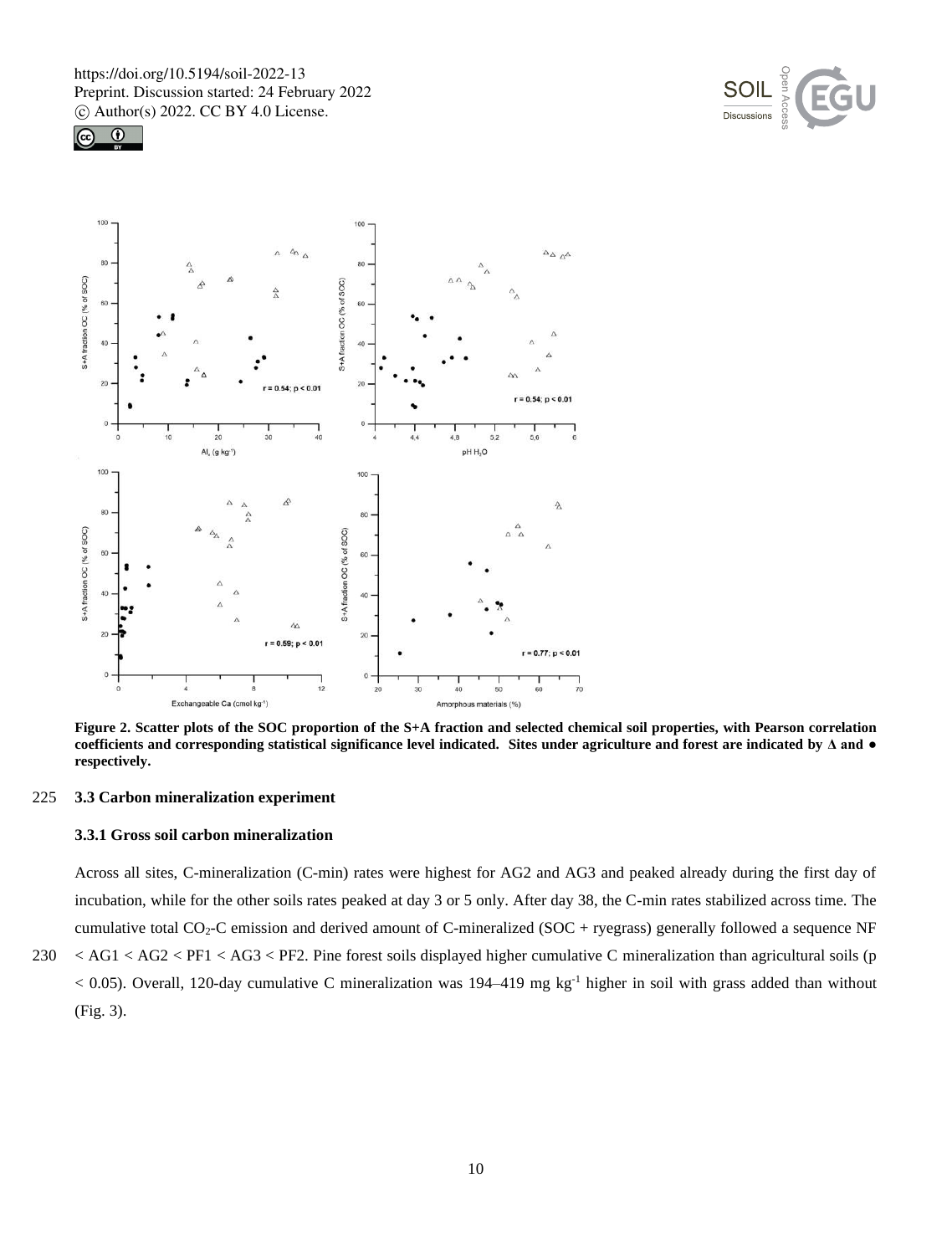





**Figure 3. Gross cumulative amount of C mineralized in soil with and without 1 g C kg-1 ryegrass added. Vertical bars indicate**  235 **standard deviations of three lab replicates (n = 3) and are presented for the grass amended soils only. Sites under forest and**  agriculture are indicated by  $\bullet$  and  $\Delta$ , respectively.

# **3.3.2 Grass C-mineralization**

The *C*grass-min rates peaked within 12 days after the start of the incubation, and they dropped thereafter to just half to one third of the initial rates. The C<sub>grass</sub> mineralization rate was conspicuously high on the first day of incubation in soils AG2 and 240 AG3, whereas for the other soils mineralization peaked on day 5 only. From day 38 onwards, the *C*grass-min rate had become more or less similar in all six sites. By the end of the 120-days incubations, 22-38 % of the added ryegrass had been mineralized. The highest cumulative  $C_{\text{grass}}$ -min was found for PF2 (389 mg kg<sup>-1</sup>), followed by AG2 > AG3  $\approx$  PF1  $\approx$  AG1 > NF. There were no significant differences in *C*<sub>grass</sub>-min between the sets of agricultural and forest soils.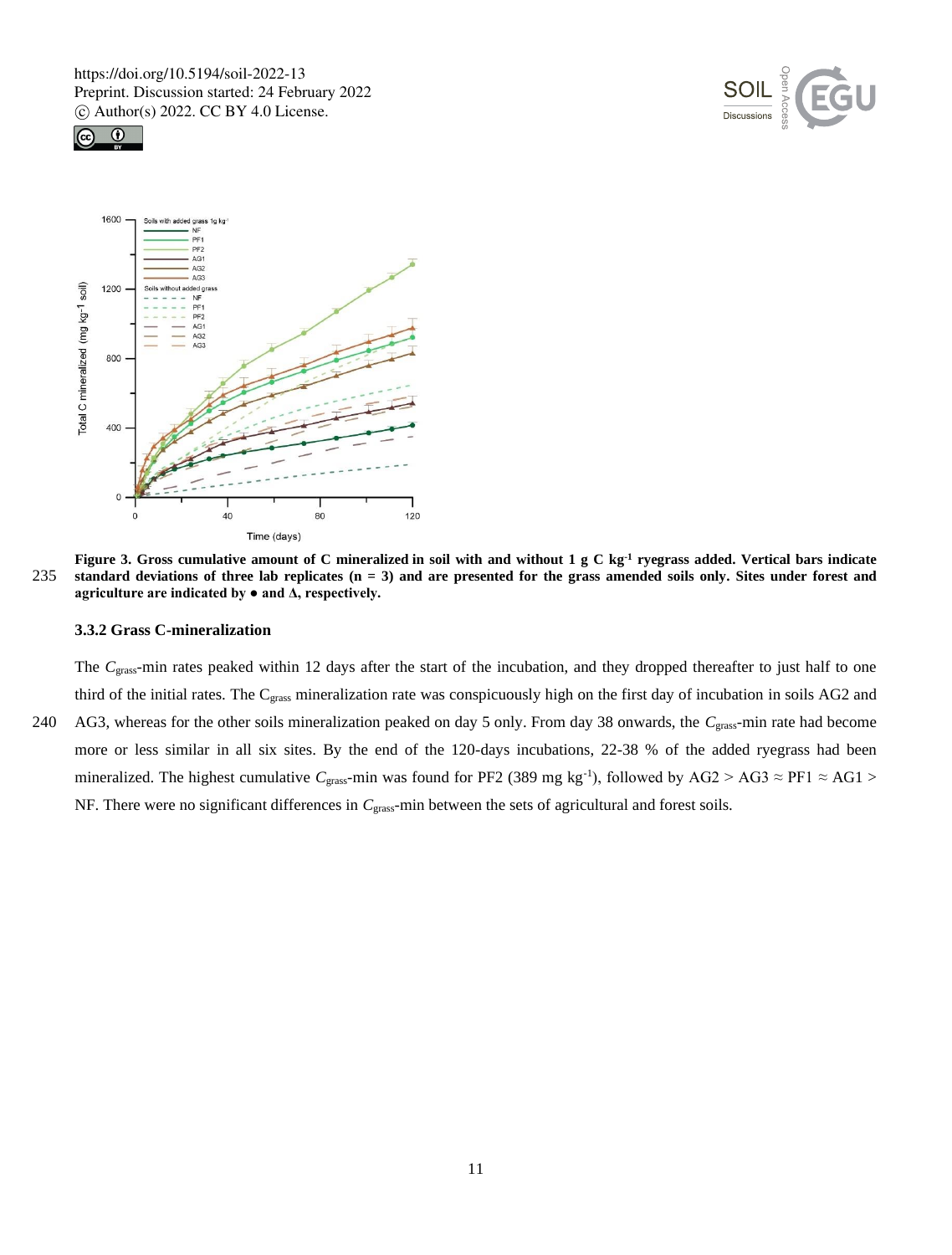





245 **Figure 4.** The percentage of  $C_{\text{grass}}$  (left) and  $C_{\text{SOC}}$  (right) mineralized during 120 days of incubation in soils with 1 g kg<sup>-1</sup> grass or no **grass added, respectively. Vertical bars indicate standard deviations of triplicate lab repetitions. Sites under forest and agriculture are indicated by ● and Δ, respectively.**

#### **3.3.3 Native SOC C-mineralization**

Mineralization of SOC ( $C_{SOC}$ -min) contributed more to gross soil C mineralization than  $C_{\text{grass}}$ -min did. There were large 250 differences in *C*<sub>SOC</sub>-min between the 0-20 cm soil layers of the six sites. By the end of the incubation, the highest cumulative amount of SOC mineralized was found for PF2 (953  $\pm$  13 mg kg<sup>-1</sup>) while a fourfold lower amount was mineralized in case of NF (195  $\pm$  17 mg kg<sup>-1</sup>). Significantly less SOC was mineralized in the agricultural soils (517  $\pm$  90 mg kg<sup>-1</sup>) than in the pine forest soils  $(813 + 156 \text{ mg kg}^{-1})$  ( $p < 0.01$ ). Relatively 0.5–2.9 % of the SOC had been mineralized within the 120 days incubations (Fig. 4). A larger % of SOC was mineralized in the pine forest soils (2.9 %  $\pm$  0.1) than in the agricultural soils 255 (1.2 %  $\pm$  0.3) (p < 0.01).

Priming of native SOC mineralization was assessed by comparing *C*<sub>SOC</sub>-min between the soils with and without 1 g kg<sup>-1</sup> grass added (Fig. 5). During the first week, grass addition tended to increase the C<sub>SOC</sub>-min rate in most soils, i.e. there was positive priming of native SOC. Along the 120-days experiment, however, the direction and magnitude of the net cumulative

- 260 priming effect varied strongly among soils. Little or no net priming of *C*<sub>SOC</sub>-min occurred in the NF soil, as a result of initial positive priming until day 17 but negative priming afterwards. In the pine forest soils likewise periods of positive and negative priming alternated, with at the end of the 120-days period an alike limited net positive priming of SOC at both PF sites. Priming of SOC was diverse among the three agricultural soils. While strong positive priming throughout the 120-days period in the AG3 soil, while the opposite was true for AG1 and no net priming occurred in case of AG2. On average, the net
- 265 120-days cumulative priming of SOC in forest (19.3 mg CO<sub>2</sub>-C kg<sup>-1</sup> day<sup>-1</sup>) was lower than agricultural (31.2 mg CO<sub>2</sub>-C kg<sup>-1</sup>)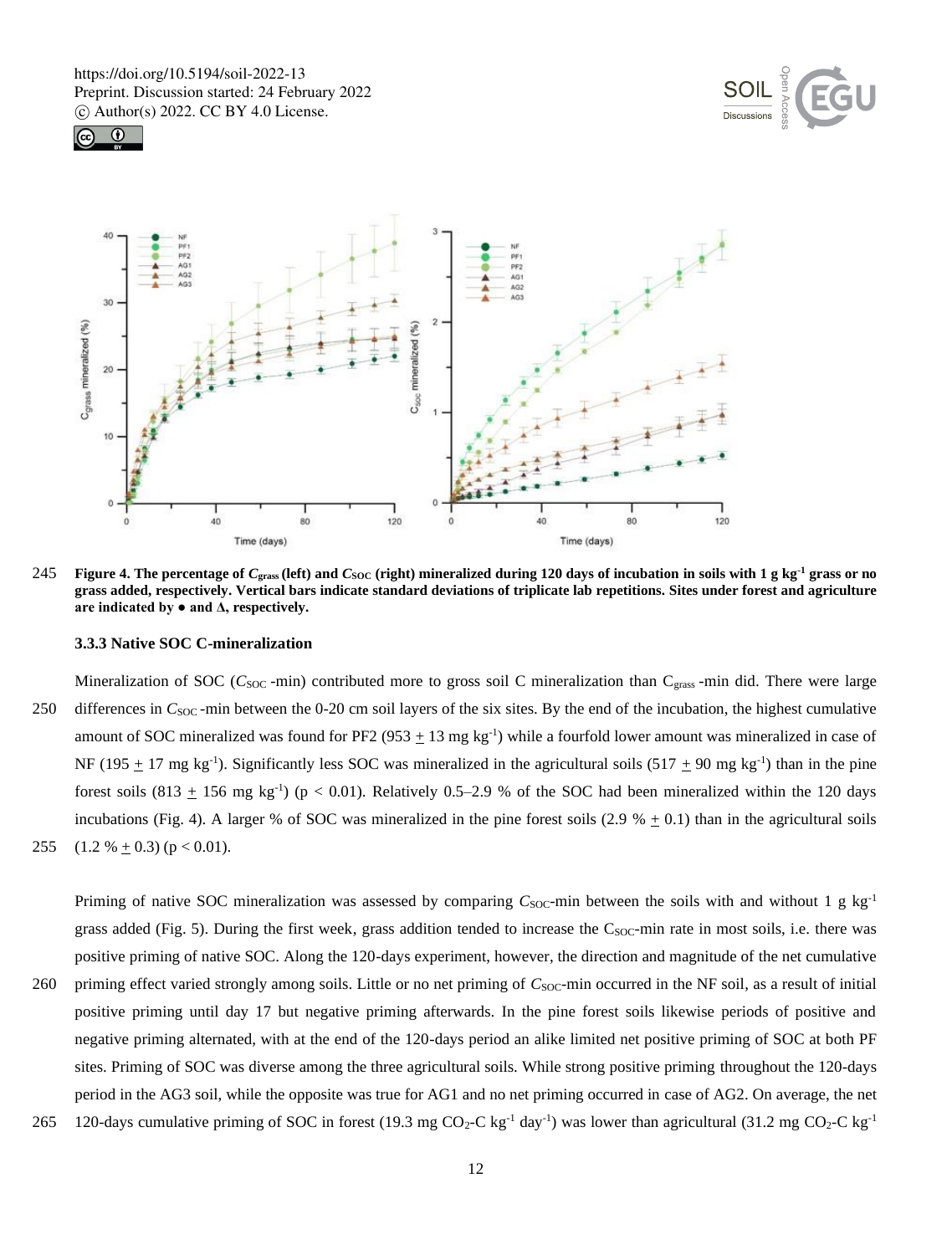



day-1 ) land use, but due to wide variation between replicate sites this difference proved insignificant and moreover net priming rates were not significantly different from zero.



**Figure 5. Net effect of grass addition (1 g kg-1 ) on cumulative native SOC mineralization. Positive and negative figures denote net**  270 **positive or net negative cumulative priming of SOC mineralization. Dotted lines present the temporal evolution of mean net cumulative priming effect for either forest or agricultural land use, with respectively only upper or lower error bars representing the standard deviations on the data**

# **4 Discussion**

## **4.1 Land use effects on free and aggregate protected OC**

- 275 Overall, the portion of S+A fraction material (i.e.  $> 63\mu$ m aggregates and sand particles) was higher in the agricultural (64  $\pm$ 20 %) than forest sites (48  $\pm$  11 %) (p < 0.05), indicating stronger soil aggregation under agriculture. In line, even a double share of SOC resided in the S+A fraction under agriculture (61  $\pm$  21 %) than forest (34  $\pm$  15 %) (p < 0.05). The important role of soil microaggregates for SOC storage has been displayed by numerous studies (Dungait et al., 2012; Rabbi et al., 2016; Six et al., 2002). We expected a lesser share of SOC to be occluded inside aggregates in the tilled agricultural soils, as
- 280 absence of tillage results in less disruption of macroaggregates with increased formation of microaggregates and occlusion of POM (Six et al., 2000b; Zheng et al., 2018). However, tillage is not the only determinant of soil aggregate formation and breakdown, aggregate stability also depends on presence of binding agents that cluster mineral and organic particles into aggregates. Repeated addition of labile C via manure and compost amendments was shown to result in greater formation of macroaggregate (Du et al., 2014; Mikha and Rice, 2004; Yu et al., 2012) by increased production of microbial-derived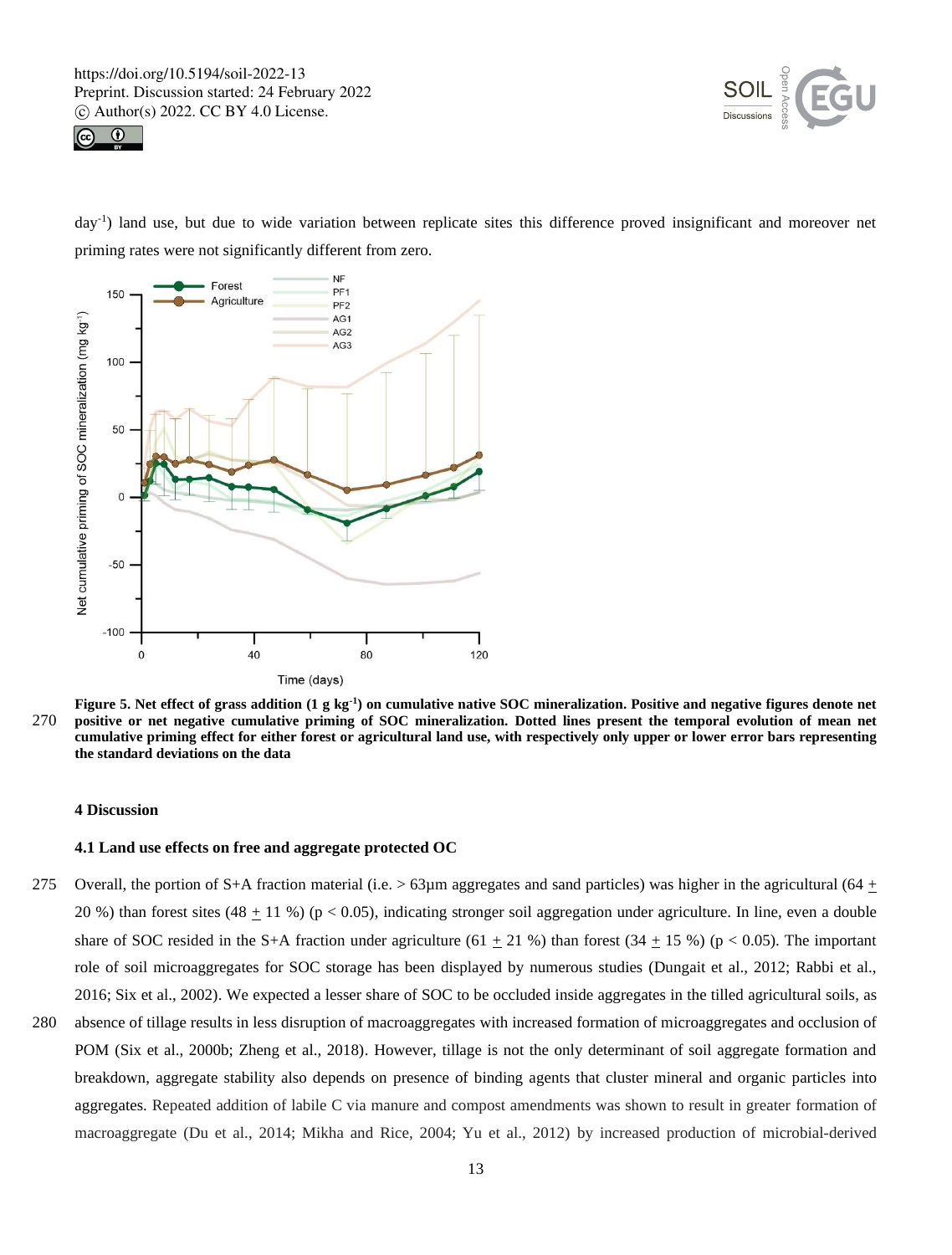



- 285 binding agents. Manure and compost amendments to the AG sites were vast (Table 1), and so the enhanced addition of labile C as compared to the forest sites may have boosted aggregate formation with more SOC storage in the S+A fraction under agricultural land use. Next to organic binding agents, Wagai et al. (2018) also found reactive metal phases to be important binding agents in Allophanic Andisols. With high to very high levels of  $Al_0$  (up to 4% of the soil mass), it seems very likely that amorphous to poorly crystalline Al–containing minerals would have been prominent binding agents in our set of soils.
- 290 The SOC proportion of the S+A fraction and its OC concentration (g C kg<sup>-1</sup> S+A fraction) correlated positively with contents of  $Al_0$  and  $Al_0+1/2Fe_0$ , and with the % of X-ray amorphous materials. This indicates that higher levels of  $Al_0$  under agriculture than forest would have enhanced aggregation, and in doing so occluded a larger share of SOC inside these aggregates. Other than aluminium oxides, the content of exchangeable Ca also correlated positively to S+A fraction mass proportion ( $r = 0.45$ ) and SOC proportion of the S+A fraction ( $r = 0.59$ ) ( $p < 0.01$ ). Soil Ca is also well known for its positive
- 295 effects on aggregation via formation of clay–polyvalent cation–OM complexes (de Kerchove and Elimelech, 2007; Six et al., 2004). This mechanism might have co-promoted aggregate occlusion of OC and its accumulation (Bertrand et al., 2007; Paul et al., 2003), but given the high Al<sub>o</sub> levels, likely  $Ca^{2+}$  would have played a smaller role. The higher levels of exchangeable Ca under agriculture compared to forest ( $p < 0.05$ ) evidently result from liming which increases the pH, thus having higher capacity to bind  $Ca^{2+}$ . The concomitant difference in Al<sub>o</sub>, exchangeable  $Ca^{2+}$  and S+A OC content between agricultural and
- 300 forest sites makes it impossible to derive the relative importance of these various binding agents in stimulation of aggregate OC occlusion under agricultural land use. Lastly, less free POM was found in the agricultural than forest soils ( $p < 0.05$ ), likely as a logical consequence of more POM occlusion under agriculture. However, we cannot exclude that also a better degradability of crop-derived residues vs. pine or native forest litter co-explains these trends. It is well established that litter rich in cutin, waxes and lignin such as derived from pine forests is less degradable than plant litter richer in carbohydrates
- 305 and organic N like most crop residues (Berg and McClaugherty, 2014).

# **4.2 Effect of land use on SOC in the silt and clay fraction**

Interaction of SOC with silt and clay provides long-term stabilization to SOC against decomposition and therefore forms a key mechanism for SOC sequestration (De Clercq et al., 2015). SOC sorbs to phyllosilicate clays, Al-, Fe- and Mn-oxides, poorly crystalline minerals, as well as polyvalent cations that form a bridge between minerals and organic constituents 310 (Blanco-Canqui and Lal, 2004). However, for our soils we found that despite higher concentrations of Al<sup>o</sup> under agriculture, a lesser share of the SOC was present in the s+c fraction (as % of SOC) compared to the forest soils ( $p < 0.05$ ). The content of s+c OC (in g C kg<sup>-1</sup> soil) displayed likewise trends. Particularly, the all-depth layers at the NF site had high s+c content and proportion of SOC, but this was in fact accompanied with a larger contribution of younger less-weathered minerals present, low Al<sup>o</sup> level and smaller share of amorphous minerals (Anindita et al., under review). Hence association of OC

315 with Alo–containing minerals could not explain the higher SOC proportion and amount of OC in s+c under forest. Most likely a larger s+c proportion of SOC under forest simply mirrors trends in the S+A fraction, although it cannot be ruled out that other factors such as a lower soil nutrient availability, lower soil pH, and likely wetter microclimate and more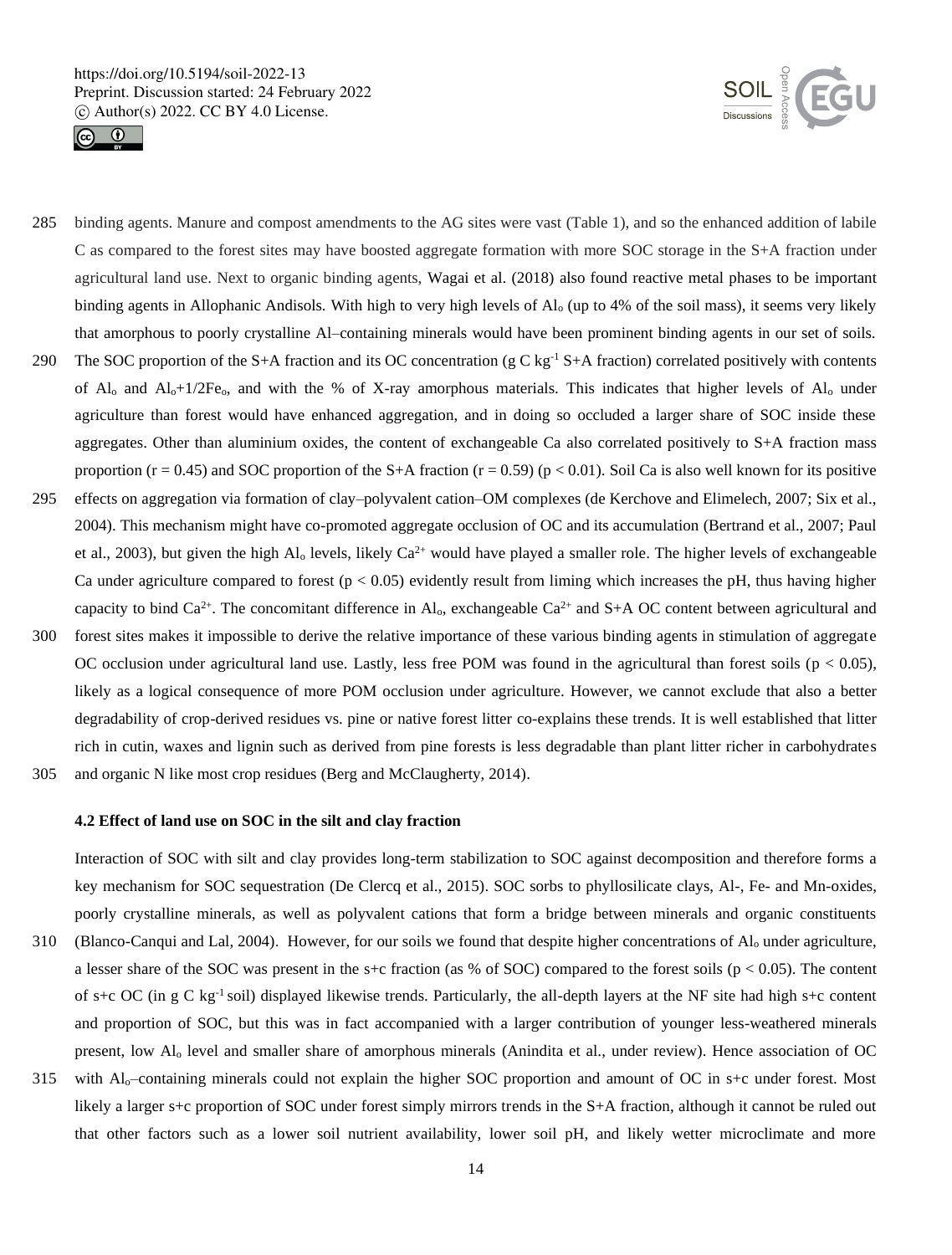



biochemically inert OC inputs would have caused relative storage of OC in the s+c fraction under forest. Our experimental design did not allow to infer unambiguously if such soil and environmental factors alternatively caused the larger SOC 320 proportions in s+c. Significant positive correlations existed between the share of s+c OC that was oxidizable by 6 % NaOCl (i.e. rSOC / s+c x 100) with content of Al<sub>o</sub>, % of amorphous materials and the SSA, especially in subsoils where such correlations were strong (Fig. 6). Association of SOC with Fe and Al (hydr)oxides has indeed before been confirmed to limit

oxidation of SOC by 6 % NaOCl (Mikutta et al., 2006). Since we also found that agricultural land use had higher  $Al_0$  by 14% compared to pine forest (Table 1), these results at first sight might suggest that the enhanced mineral weathering under 325 agricultural land use lowered the chemical oxidizability of s+c OC. However, the difference in the chemical inertness of the s+c OC appeared insignificant between both land uses (agriculture: 53 % of s+c vs. pine forest: 49 % of s+c). This outcome then at least contradicts that more s+c OC would accumulate under forest because of a more biochemical inertness of the OC inputs compared to agriculture.



330 **Figure. 6 Relation between the proportion of rSOC of the s+c fraction in the pine forest and agricultural soils with the soil Al<sup>o</sup> (all dots jointly, n = 30) and for the set of subsoil observations (in blue) specifically; and likewise relations with the % of amorphous materials, and the soil specific surface area (n = 15, SSA and X-ray diffraction not replicated). Sites under agriculture and pine forest are indicated by Δ and ●, respectively. Pearson correlation coefficients in black and blue represent correlations for the total dataset and for the set of subsoils, respectively.**

#### 335 **4.3 Land use effects on native SOC degradability**

The percentage of SOC mineralized after 120 days of incubation was less than half in the agricultural soils (1.2 %) than in the pine forest soils  $(2.9\%)$  (p < 0.01). This result was rather unexpected given the lower soil pH by 0.8 under pine forest, as acidic conditions are well known to retard SOC decomposition of SOC (Högberg et al., 2007; Malik et al., 2018) in line with Anda and Dahlgren (2020). To understand the apparent relative stabilization of SOC in the agricultural soils, we considered 340 distribution of SOC across soil fractions. We (Anindita et al., under review) previously hypothesized that the nearly doubled Al<sub>o</sub> content of the agricultural soils (21.8 g kg<sup>-1</sup> on average) compared to the pine forest soils (13.9 g kg<sup>-1</sup>) would explain relatively elevated SOC stocks under agriculture for our study area due to enhanced organo–mineral association. Basile-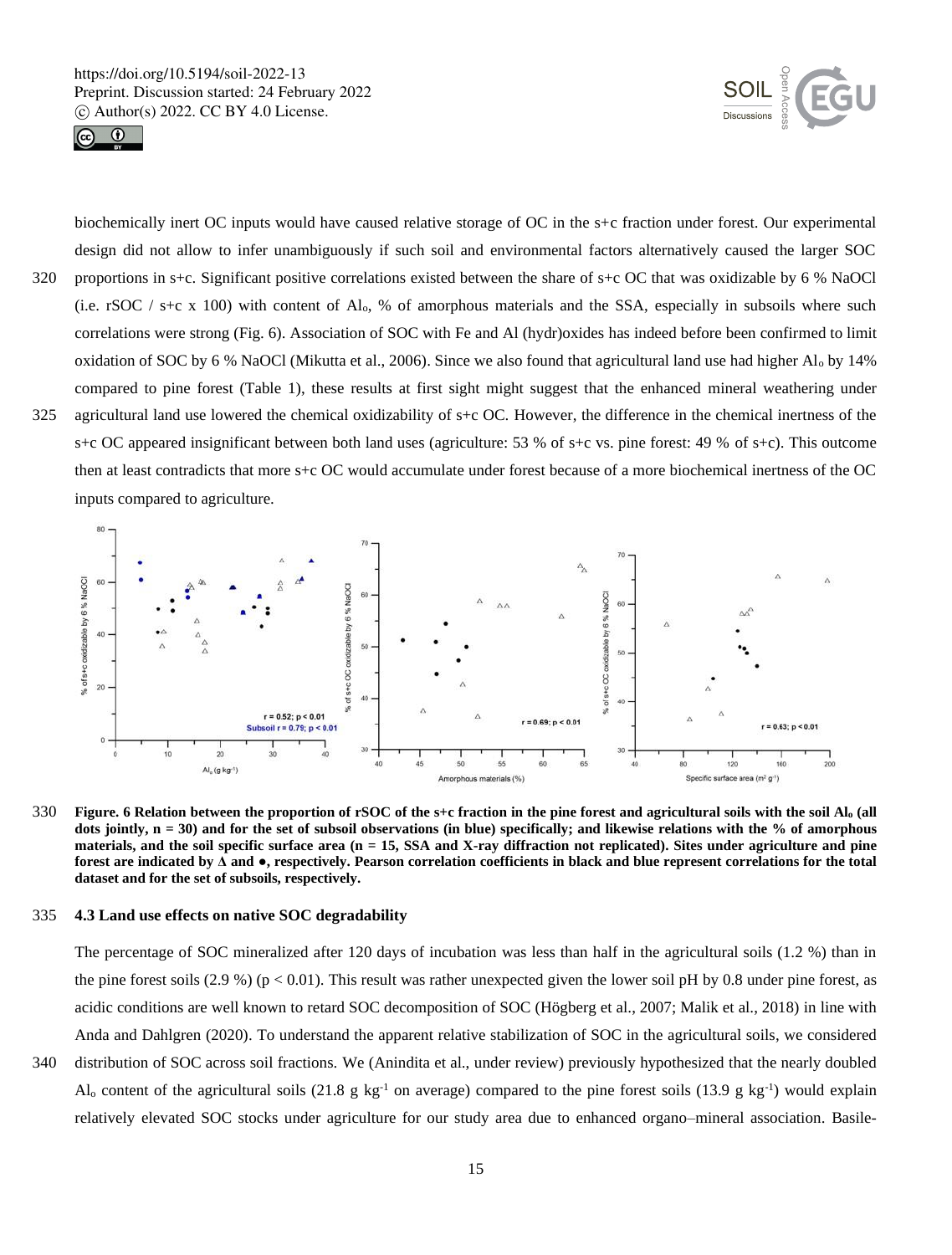



Doelsch et al. (2005) likewise found that volcanic ash soil horizons containing much poorly crystalline material (proto– imogolite and proto–imogolite allophane) store large amounts of organic matter which turns over very slowly. But as no 345 negative correlations existed between the amount or proportion of SOC mineralized and Al<sup>o</sup> content, this hypothesis was not confirmed. As mentioned above, we did find a higher % of SOC to be present in the rSOC fraction under forest but again no correlation existed with SOC mineralization. Mikutta et al. (2006) indeed demonstrated that a larger chemical recalcitrance of SOC does not really translate into a larger biological lability. Moreover, the share of SOC in rSOC was actually lower (but not significantly) under forest than under agriculture and so as argued above, the larger SOC proportion of rSOC seems 350 to simply result from less accumulation of SOC in the S+A fraction under forest.

The proportion and concentration of the S+A fraction OC were higher under agriculture, so enhanced soil aggregation and occlusion of SOC might have significantly physically protected SOC against microbially mediated decomposition compared to pine forest land use. A study of Andosols in Colombia by Gijsman and Sanz (1998) also reported that aggregation holds 355 considerable control on SOC decomposability as these authors observed a significant increase of  $CO<sub>2</sub>$  mineralization after crushing large and small macroaggregates ( $> 53 \mu$ m). Indeed, we found that the amount of OC (g C kg<sup>-1</sup> soil) in the S+A fraction negatively correlated to % SOC mineralized for the set of soils with agricultural and pine forest land use  $(r = -0.75$ ; p < 0.01). It then appears that enhanced soil aggregation and occlusion of SOC under agricultural land use in part limited degradability of SOC, rather than enhanced association of SOC with soil minerals, including poorly crystalline or amorphous 360 Al–containing minerals. Formation of amorphous materials and Al<sup>o</sup> in the agricultural soils most likely promoted soil aggregation. Hence, we provisionally conclude that enhanced pedogenesis forms a relevant indirect mechanism via which

conversion to agricultural land use impacts the SOC balance of these relatively young tropical volcanic soils.

# **4.4 Land use effects of exogenous organic matter decomposition and net priming of SOC**

- In contrast to native SOC mineralization, added grass C mineralization did not differ between forest and agricultural soils. 365 Therefore, apparently protection of ryegrass OC either by mineral association or occlusion inside aggregates must have been similar between both land uses and, in any case, did not impact its degradability in soil. Laboratory incubations with disturbed soils do not necessarily adequately reproduce field conditions in terms of soil structure, microclimate, and food webs. The observed similar degradability of ryegrass-C does not suggest a likewise enhanced storage of freshly added OM like for native SOC under agriculture than under forest. Possibly, such impact only emerges on the longer term when the 370 added OM has been subject to sufficient diminution into smaller POM that could be occluded in microaggregates. Six et al. (2002) summarized that particularly 50–250µm scaled microaggregates grant sizable physical protection to POM, while the macroaggregate ( $> 250 \mu m$ ) structure exerts little control on POM decomposability. Adding ryegrass to the 0–20 cm soils initially seemed to impact mineralization of native SOC with a general positive priming effect in first week of incubation, in
- 375 countered this initial stimulation of SOC mineralization. Such adverse impact of adding fresh OM on SOC mineralization

line with many other studies, e.g. Liu et al. (2017). Thereafter, however, in four of the six studied soils net negative priming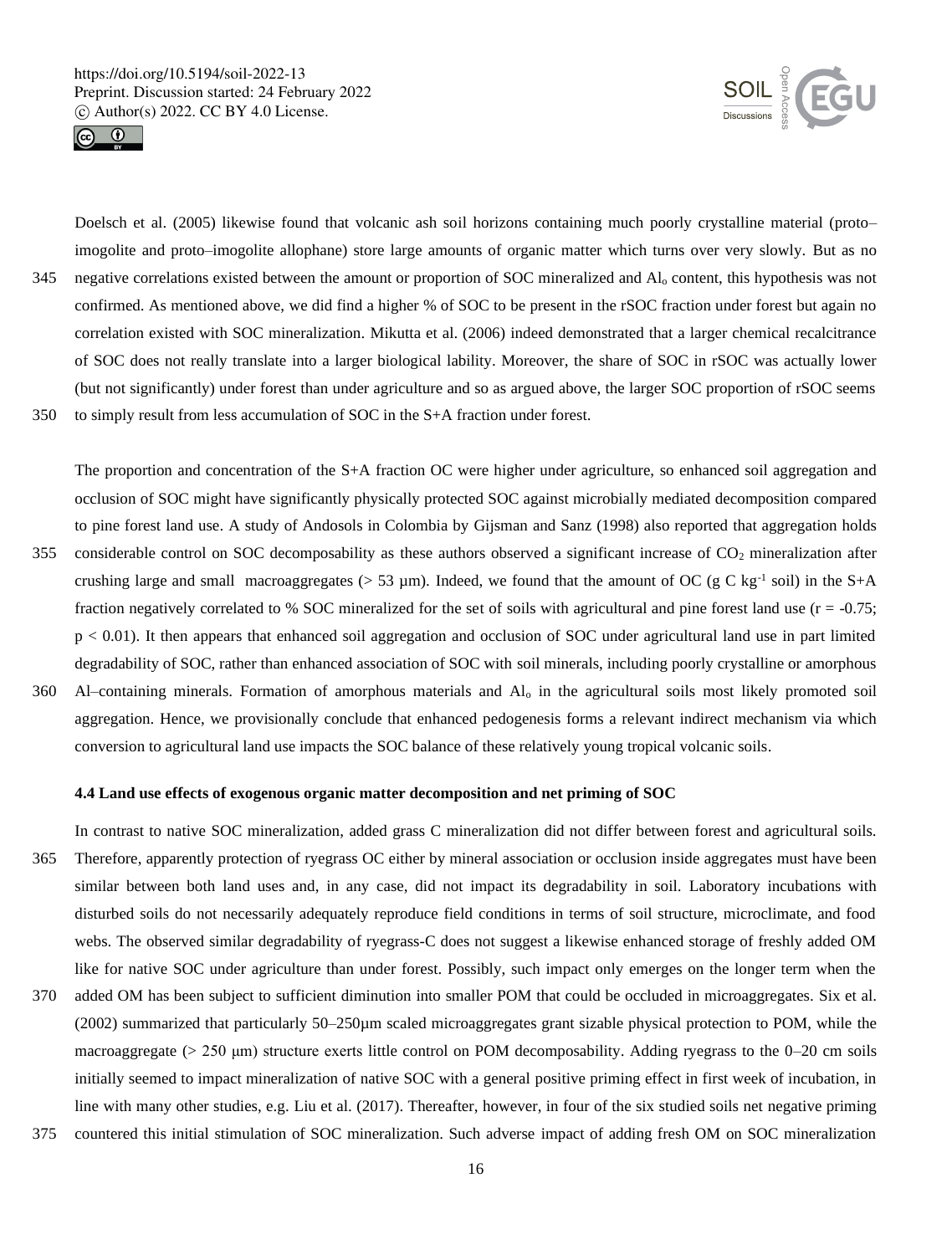



could be due to a preferential utilization of the added substrate by microorganisms (Derrien et al., 2014). Regardless, the net result was that after 120 days SOC mineralization was not significantly stimulated (on average by 1.6 %). There was also no land use effect on the net priming of SOC after 120 days. Hence, in spite of differences in SOC quality under both land uses, as inferred from different SOC proportions of S+A and free POM, no differential stimulation of SOC mineralization by 380 addition of a relatively labile plant-C substrate existed between agricultural or forest land use. These observations imply that no adverse effect is to be expected of the addition of generally relatively labile C (above ground crop residues, animal manure) on stability of the native SOC present under agricultural land use.

# **5 Conclusions**

- Following the fractionation of SOC by Zimmermann et al., (2007), the sand–aggregates fraction in general was a dominant 385 SOC pool in our soils, accounting for 47 % of total SOC in all soil fractions, and was positively associated to Alo,  $Al_0+1/2Fe_0$ , exchangeable Ca, pH, and amorphous materials. Our study thus indicates that higher levels of poorly crystalline Al, more amorphous materials and under agricultural land use stimulate soil aggregation and physical occlusion of OC compared to forest land use. The negative correlation between the portion of SOC that is physically occluded on the one hand and to lower relative decomposability of the SOC on the other, suggest that enhanced soil aggregation under cropland 390 indeed effectively stabilizes part of the SOC compared to under forest land use. Contrary to our hypothesis we found no proof that stimulated formation of Al<sup>o</sup> and amorphous minerals would have increased association of SOC with soil minerals under agriculture. Based on the present study we do postulate that faster pedogenesis under agriculture would counter otherwise expected loss of SOC compared to secondary forest, but further study of more tropical Andosol land use pairs with
- 395 potential indirect land use effects on stability of SOC via its control on pedogenesis. Especially, this is so for pedoclimatic combinations where weathering can be very fast, like in tropical Andosols that have relatively recently been cultivated.

detailed inventory of OC inputs is now needed to affirm this. To the least, our study points at the overall need to account for

# **Appendix**

No Appendix

# **Data availability**

400 The data generated in this study are available from the corresponding author upon reasonable request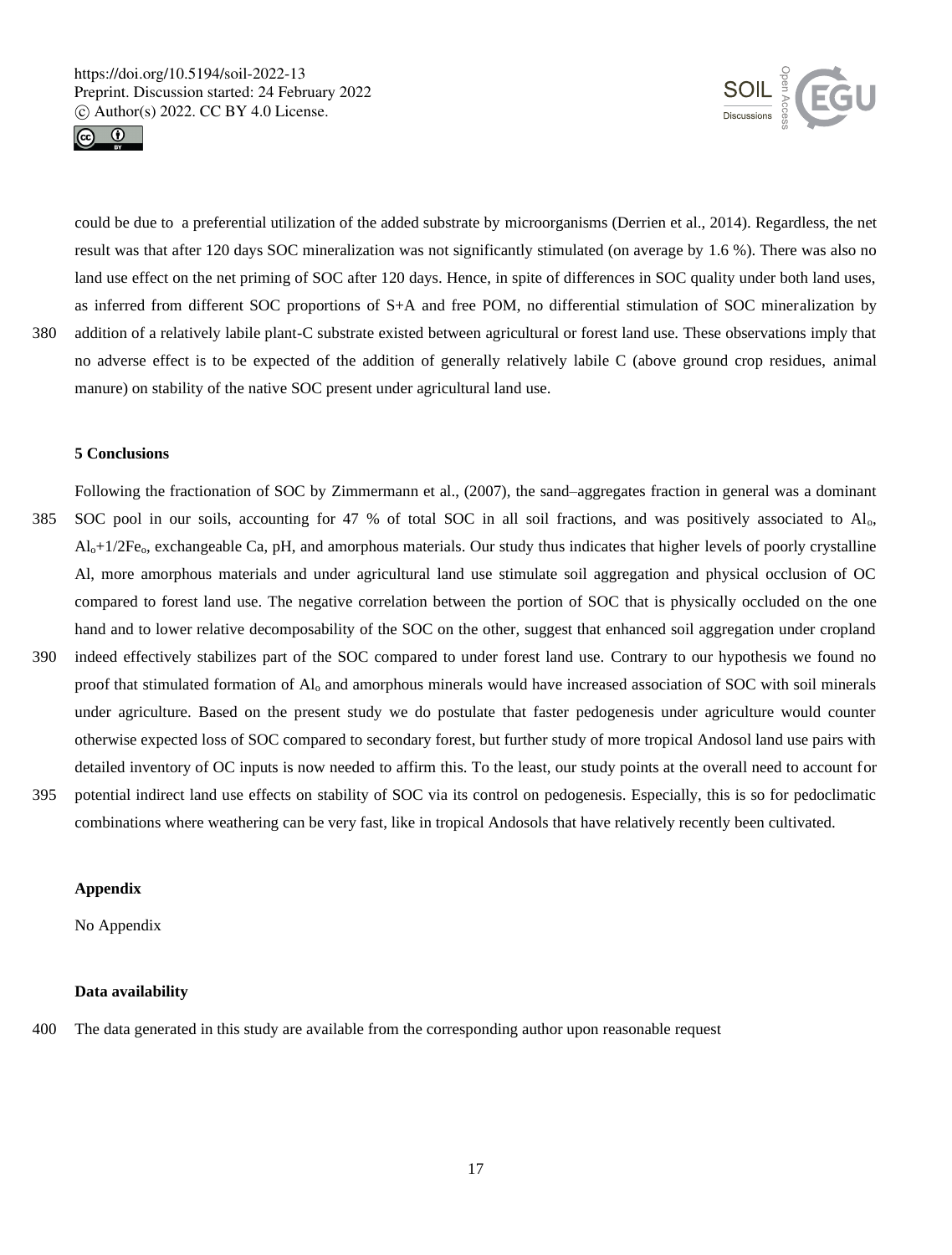



## **Author contributions**

SS, PF, and SA conceptualized the study. SA conducted soil sampling and performed the experiment. SA prepared the manuscript with contributions from all the co-authors.

## **Competing interest**

405 The authors declare that they have no conflict of interest

# **Acknowledgments**

We thank Indonesia Endowment Fund for Education (LPDP) for the internal support of this research, Orly Mendoza, Haichao Li, and Heleen Dero from Soil Fertility Research Group (Ghent University) for laboratory assistance.

## **Financial support**

410 This research has been supported by Indonesia Endowment Fund for Education (LPDP).

# **References**

Anda, M. and Dahlgren, R. A.: Long-term response of tropical Andisol properties to conversion from rainforest to agriculture, Catena, 194, 104679, doi:10.1016/j.catena.2020.104679, 2020.

Anindita, S., Sleutel, S., Vandenberghe, D., De Grave, J., Vandenhende, V. and Finke, P.: Land use impacts on weathering

415 and carbon sequestration in Sunda-Tangkuban Perahu volcanic region, Indonesia, "in review". (likely to be published during the review process of this article).

Asano, M. and Wagai, R.: Evidence of aggregate hierarchy at micro- to submicron scales in an allophanic andisol, Geoderma, 216, 62–74, doi:10.1016/j.geoderma.2013.10.005, 2014.

Asano, M. and Wagai, R.: Distinctive organic matter pools among particle-size fractions detected by solid-state 13C-NMR,

420 δ13C and δ15N analyses only after strong dispersion in an allophanic andisol, Soil Sci. Plant Nutr., 61(2), 242–248, doi:10.1080/00380768.2014.982492, 2015.

Asano, M., Wagai, R., Yamaguchi, N., Takeichi, Y., Maeda, M., Suga, H. and Takahashi, Y.: In Search of a Binding Agent: Nano-Scale Evidence of Preferential Carbon Associations with Poorly-Crystalline Mineral Phases in Physically-Stable, Clay-Sized Aggregates, Soil Syst., 2(2), 32, doi:10.3390/soilsystems2020032, 2018.

425 Baldock, J. A.: Composition and Cycling of Organic Carbon in Soil, in Nutrient Cycling in Terrestrial Ecosystems, edited by P. Marschner and Z. Rengel, pp. 1–35, Springer Berlin, Heidelberg., 2007.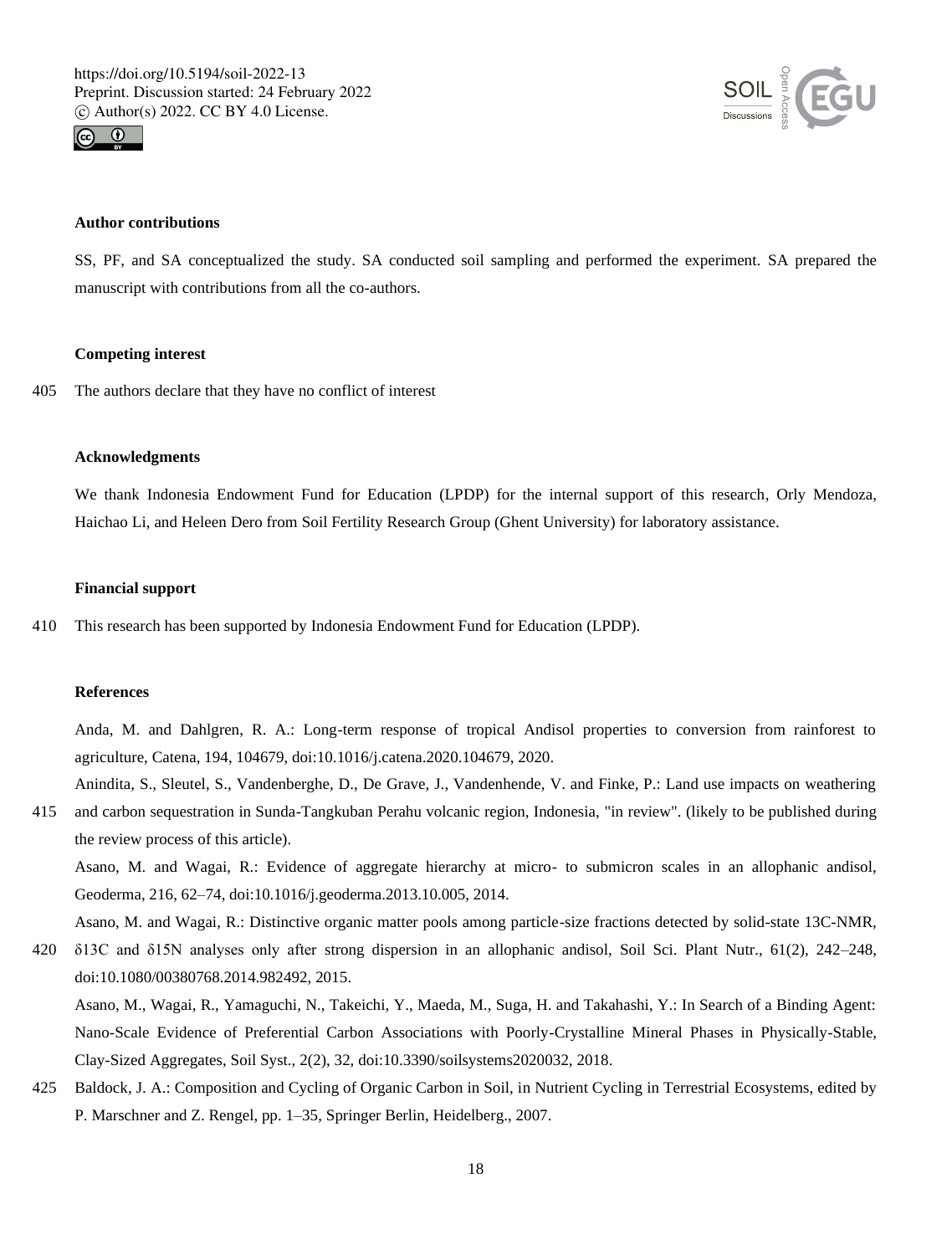



Bartoli, F., Burtin, G. and Herbillon, A. J.: Disaggregation and clay dispersion of Oxisols: Na resin, a recommended methodology, Geoderma, 49(3–4), 301–317, doi:10.1016/0016-7061(91)90082-5, 1991.

Basile-Doelsch, I., Amundson, R., Stone, W. E. E., Borschneck, D., Bottero, J. Y., Moustier, S., Masin, F. and Colin, F.: 430 Mineral control of carbon pools in a volcanic soil horizon, Geoderma, 137(3–4), 477–489, doi:10.1016/j.geoderma.2006.10.006, 2007.

Berg, B. and McClaugherty, C.: Plant litter: decomposition, humus formation, carbon sequestration, Third., Springer Berlin Heidelberg, New York., 2014.

Bertrand, I., Delfosse, O. and Mary, B.: Carbon and nitrogen mineralization in acidic, limed and calcareous agricultural 435 soils: Apparent and actual effects, Soil Biol. Biochem., 39(1), 276–288, doi:10.1016/j.soilbio.2006.07.016, 2007.

Blagodatskaya, E., Khomyakov, N., Myachina, O., Bogomolova, I., Blagodatsky, S. and Kuzyakov, Y.: Microbial interactions affect sources of priming induced by cellulose, Soil Biol. Biochem., 74, 39–49, doi:10.1016/j.soilbio.2014.02.017, 2014.

Blanco-Canqui, H. and Lal, R.: Mechanisms of carbon sequestration in soil aggregates, CRC. Crit. Rev. Plant Sci., 23(6), 440 481–504, doi:10.1080/07352680490886842, 2004.

Van Breemen, N., Mulder, J. and Driscoll, C. .: Acidification and alkalinization of soils, Plant Soil, 75(3), 283–308 [online] Available from: http://www.jstor.com/stable/42934465, 1983.

Cerli, C., Celi, L., Kalbitz, K., Guggenberger, G. and Kaiser, K.: Separation of light and heavy organic matter fractions in soil - Testing for proper density cut-off and dispersion level, Geoderma, 170, 403–416, doi:10.1016/j.geoderma.2011.10.009, 445 2012.

Chen, R., Senbayram, M., Blagodatsky, S., Myachina, O., Dittert, K., Lin, X., Blagodatskaya, E. and Kuzyakov, Y.: Soil C and N availability determine the priming effect: Microbial N mining and stoichiometric decomposition theories, Glob. Chang. Biol., 20(7), 2356–2367, doi:10.1111/gcb.12475, 2014.

Churchman, G. J. and Lowe, D. J.: Alteration, formation, and occurrence of minerals in soils, in Handbook of Soil Sciences,

450 vol. 1: Propert, edited by P. M. Huang, Y. Li, and M. E. Sumner, pp. 20.1-20.72, CRC Press (Taylor & Francis), Boca Raton, FL., 2012.

De Clercq, T., Heiling, M., Dercon, G., Resch, C., Aigner, M., Mayer, L., Mao, Y., Elsen, A., Steier, P., Leifeld, J. and Merckx, R.: Predicting soil organic matter stability in agricultural fields through carbon and nitrogen stable isotopes, Soil Biol. Biochem., 88, 29–38, doi:10.1016/j.soilbio.2015.05.011, 2015.

- 455 Covaleda, S., Gallardo, J. F., García-Oliva, F., Kirchmann, H., Prat, C., Bravo, M. and Etchevers, J. D.: Land-use effects on the distribution of soil organic carbon within particle-size fractions of volcanic soils in the Transmexican Volcanic Belt (Mexico), Soil Use Manag., 27(2), 186–194, doi:10.1111/j.1475-2743.2011.00341.x, 2011. Cronan, C. S.: Ecosystem Biogeochemistry, Springer. [online] Available from: http://link.springer.com/10.1007/978-3-319- 66444-6, 2018.
- 460 Cusack, D. F., Chadwick, O. A., Ladefoged, T. and Vitousek, P. M.: Long-term effects of agriculture on soil carbon pools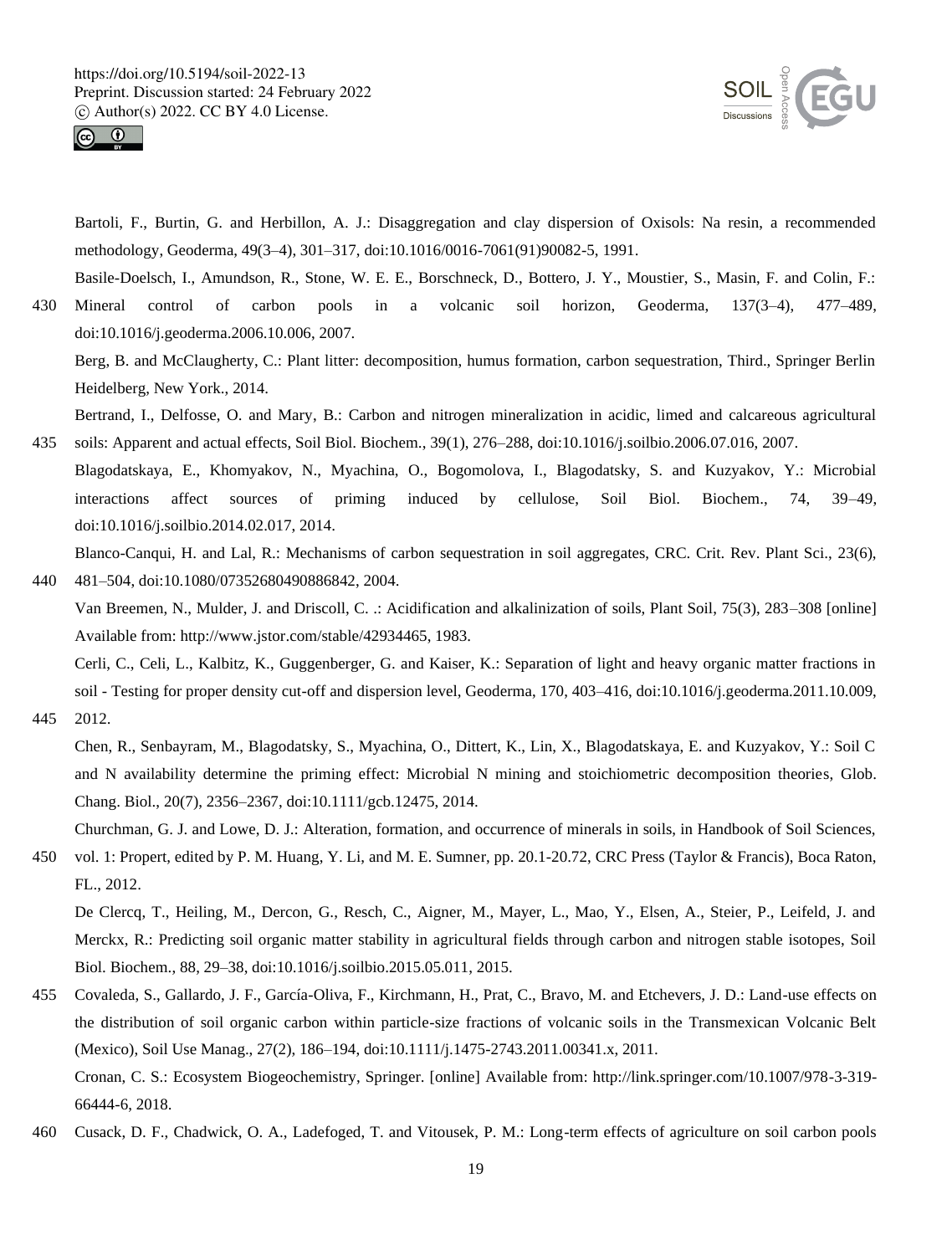



and carbon chemistry along a Hawaiian environmental gradient, Biogeochemistry, 112(1–3), 229–243, doi:10.1007/s10533- 012-9718-z, 2013.

Derrien, D., Plain, C., Courty, P. E., Gelhaye, L., Moerdijk-Poortvliet, T. C. W., Thomas, F., Versini, A., Zeller, B., Koutika, L. S., Boschker, H. T. S. and Epron, D.: Does the addition of labile substrate destabilise old soil organic matter?, Soil Biol. 465 Biochem., 76(November 2017), 149–160, doi:10.1016/j.soilbio.2014.04.030, 2014.

Doetterl, S., Stevens, A., Six, J., Merckx, R., Van Oost, K., Casanova Pinto, M., Casanova-Katny, A., Muñoz, C., Boudin, M., Zagal Venegas, E. and Boeckx, P.: Soil carbon storage controlled by interactions between geochemistry and climate, Nat. Geosci., 8(10), 780–783, doi:10.1038/ngeo2516, 2015.

Don, A., Schumacher, J. and Freibauer, A.: Impact of tropical land-use change on soil organic carbon stocks - a meta-470 analysis, Glob. Chang. Biol., 17(4), 1658–1670, doi:10.1111/j.1365-2486.2010.02336.x, 2011.

Dörner, J., Dec, D., Feest, E., Vásquez, N. and Díaz, M.: Dynamics of soil structure and pore functions of a volcanic ash soil under tillage, Soil Tillage Res., 125, 52–60, doi:10.1016/j.still.2012.05.019, 2012.

Du, Z. liu, Wu, W. liang, Zhang, Q. zhong, Guo, Y. bin and Meng, F. qiao: Long-Term Manure Amendments Enhance Soil Aggregation and Carbon Saturation of Stable Pools in North China Plain, J. Integr. Agric., 13(10), 2276–2285, 475 doi:10.1016/S2095-3119(14)60823-6, 2014.

- Dungait, J. A. J., Hopkins, D. W., Gregory, A. S. and Whitmore, A. P.: Soil organic matter turnover is governed by accessibility not recalcitrance, Glob. Chang. Biol., 18(6), 1781–1796, doi:10.1111/j.1365-2486.2012.02665.x, 2012. Gerzabek, M. H., Bajraktarevic, A., Keiblinger, K., Mentler, A., Rechberger, M., Tintner, J., Wriessnig, K., Gartner, M.,
- Valenzuela, X. S., Troya, A., Couenberg, P. M., Jäger, H., Carrión, J. E. and Zehetner, F.: Agriculture changes soil 480 properties on the Galápagos Islands-two case studies, Soil Res., 57(3), 201–214, doi:10.1071/SR18331, 2019.
- Gijsman, A. J. and Sanz, J. I.: Soil organic matter pools in a volcanic-ash soil under fallow or cultivation with applied chicken manure, Eur. J. Soil Sci., 49(3), 427–436, doi:10.1046/j.1365-2389.1998.4930427.x, 1998. Hernández, Z., Almendros, G., Carral, P., Álvarez, A., Knicker, H. and Pérez-Trujillo, J. P.: Influence of non-crystalline

minerals in the total amount, resilience and molecular composition of the organic matter in volcanic ash soils (Tenerife 485 Island, Spain), Eur. J. Soil Sci., 63(5), 603–615, doi:10.1111/j.1365-2389.2012.01497.x, 2012.

Högberg, M. N., Högberg, P. and Myrold, D. D.: Is microbial community composition in boreal forest soils determined by pH, C-to-N ratio, the trees, or all three?, Oecologia, 150(4), 590–601, doi:10.1007/s00442-006-0562-5, 2007. Huygens, D., Boeckx, P., Van Cleemput, O., Godoy, R. and Oyarzun, C.: Aggregate structure and stability linked to carbon

dynamics in a south Chilean Andisol, Biogeosciences Discuss., 2(1), 203–238, doi:10.5194/bgd-2-203-2005, 2005.

490 Keeling, D.: The concentration and isotopic abundances of atmospheric carbon dioxide in rural areas, Geochim. Cosmochim. Acta, 13, 322–334, doi:https://doi.org/10.1016/0016-7037(58)90033-4, 1958.

de Kerchove, A. J. and Elimelech, M.: Formation of polysaccharide gel layers in the presence of Ca2+ and K+ ions: Measurements and mechanisms, Biomacromolecules, 8(1), 113–121, doi:10.1021/bm060670i, 2007.

Kleber, M., Eusterhues, K., Keiluweit, M., Mikutta, C., Mikutta, R. and Nico, P. S.: Mineral-Organic Associations: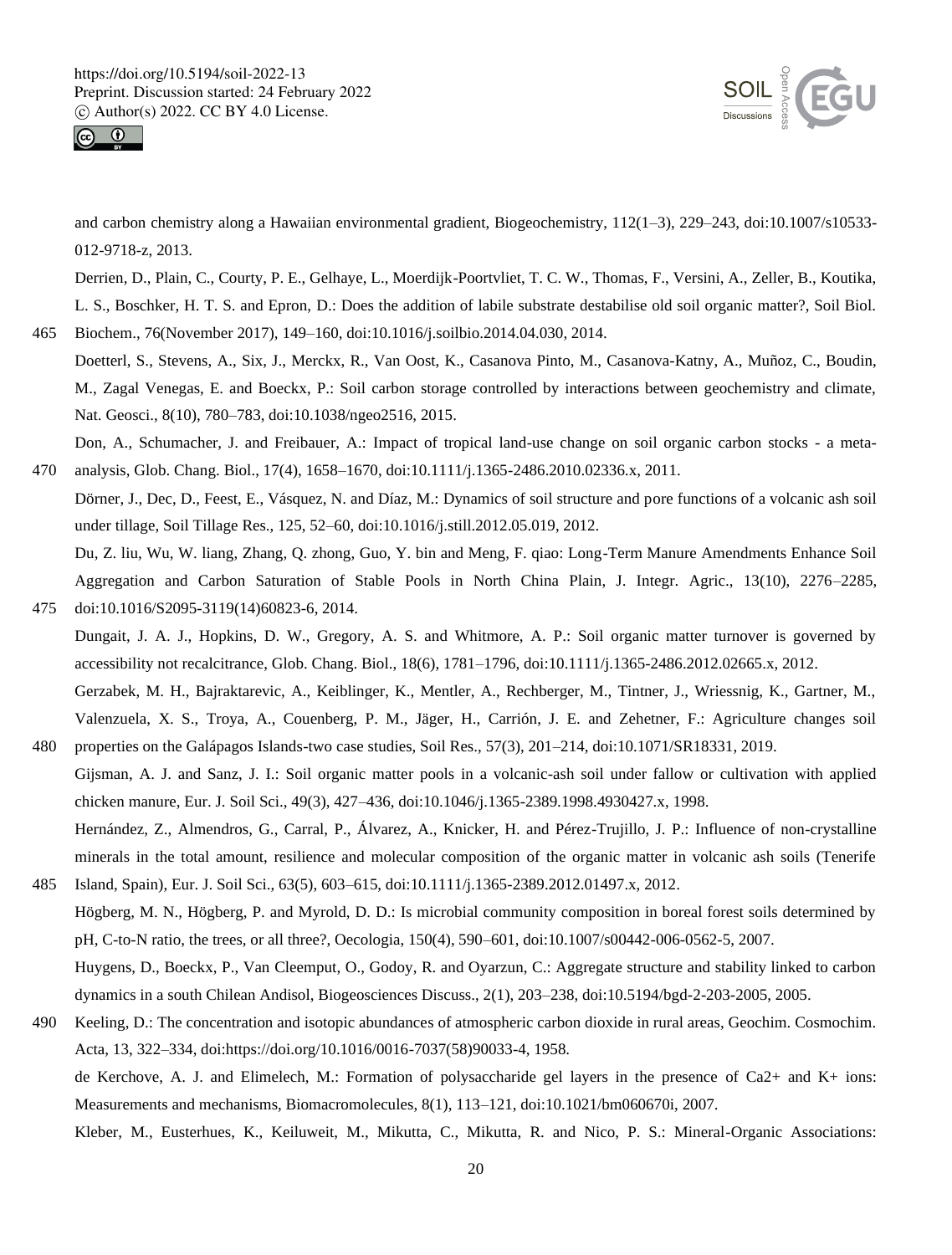



495 Formation, Properties, and Relevance in Soil Environments, in Advances in Agronomy, vol. 130, edited by D. . Sparks, pp. 1–140, Elsevier Ltd., 2015.

Lehmann, J. and Kleber, M.: The contentious nature of soil organic matter, Nature, 528(7580), 60–68, doi:10.1038/nature16069, 2015.

Li, J., Du, J., Zhong, S., Ci, E. and Wei, C.: Changes in the profile properties and chemical weathering characteristics of 500 cultivated soils affected by anthropic activities, Sci. Rep., 11(1), 1–11, doi:10.1038/s41598-021-00302-w, 2021.

- Linlin, G., Taku, N., Hiromi, I. and Zhigang, S.: Carbon Mineralization Associated with Soil Aggregates as Affected by Short-Term Tillage, J. Resour. Ecol., 7(2), 101–106, doi:10.5814/j.issn.1674-764x.2016.02.004, 2016. Liu, X. J. A., Sun, J., Mau, R. L., Finley, B. K., Compson, Z. G., van Gestel, N., Brown, J. R., Schwartz, E., Dijkstra, P. and Hungate, B. A.: Labile carbon input determines the direction and magnitude of the priming effect, Appl. Soil Ecol., 109, 7–
- 505 13, doi:10.1016/j.apsoil.2016.10.002, 2017. Malik, A. A., Puissant, J., Buckeridge, K. M., Goodall, T., Jehmlich, N., Chowdhury, S., Gweon, H. S., Peyton, J. M., Mason, K. E., van Agtmaal, M., Blaud, A., Clark, I. M., Whitaker, J., Pywell, R. F., Ostle, N., Gleixner, G. and Griffiths, R. I.: Land use driven change in soil pH affects microbial carbon cycling processes, Nat. Commun., 9(1), 1–10, doi:10.1038/s41467-018-05980-1, 2018.
- 510 Matus, F., Rumpel, C., Neculman, R., Panichini, M. and Mora, M. L.: Soil carbon storage and stabilisation in andic soils: A review, Catena, 120, 102–110, doi:10.1016/j.catena.2014.04.008, 2014. McKeague, J. A.: An evaluation of 0.1 M pyrophosphate and pyrophosphate-dithionite in comparison with oxalate as extractants of the accumulation products in podzols and some other soils, Can. J. Soil Sci., 47(2), 95–99, doi:10.4141/cjss67- 017, 1967.
- 515 Mikha, M. M. and Rice, C. W.: Tillage and Manure Effects on Soil and Aggregate-Associated Carbon and Nitrogen, Soil Sci. Soc. Am. J., 68(3), 809–816, doi:10.2136/sssaj2004.8090, 2004. Mikutta, R., Kleber, M., Torn, M. S. and Jahn, R.: Stabilization of soil organic matter: Association with minerals or chemical recalcitrance?, Biogeochemistry, 77(1), 25–56, doi:10.1007/s10533-005-0712-6, 2006. Mikutta, R., Schaumann, G. E., Gildemeister, D., Bonneville, S., Kramer, M. G., Chorover, J., Chadwick, O. A. and
- 520 Guggenberger, G.: Biogeochemistry of mineral-organic associations across a long-term mineralogical soil gradient (0.3-4100 kyr), Hawaiian Islands, Geochim. Cosmochim. Acta, 73(7), 2034–2060, doi:10.1016/j.gca.2008.12.028, 2009. Miyazawa, M., Takahashi, T., Sato, T., Kanno, H. and Nanzyo, M.: Factors controlling accumulation and decomposition of organic carbon in humus horizons of Andosols: A case study for distinctive non-allophanic Andosols in northeastern Japan,
- 525 Parfitt, R. L.: Allophane and imogolite: role in soil biogeochemical processes, Clay Miner., 44(1), 135–155, doi:10.1180/claymin.2009.044.1.135, 2009.

Biol. Fertil. Soils, 49(7), 929–938, doi:10.1007/s00374-013-0792-8, 2013.

Paul, E. A., Morris, S. J., Six, J., Paustian, K. and Gregorich, E. G.: Interpretation of Soil Carbon and Nitrogen Dynamics in Agricultural and Afforested Soils, Soil Sci. Soc. Am. J., 67(5), 1620–1628, doi:10.2136/sssaj2003.1620, 2003.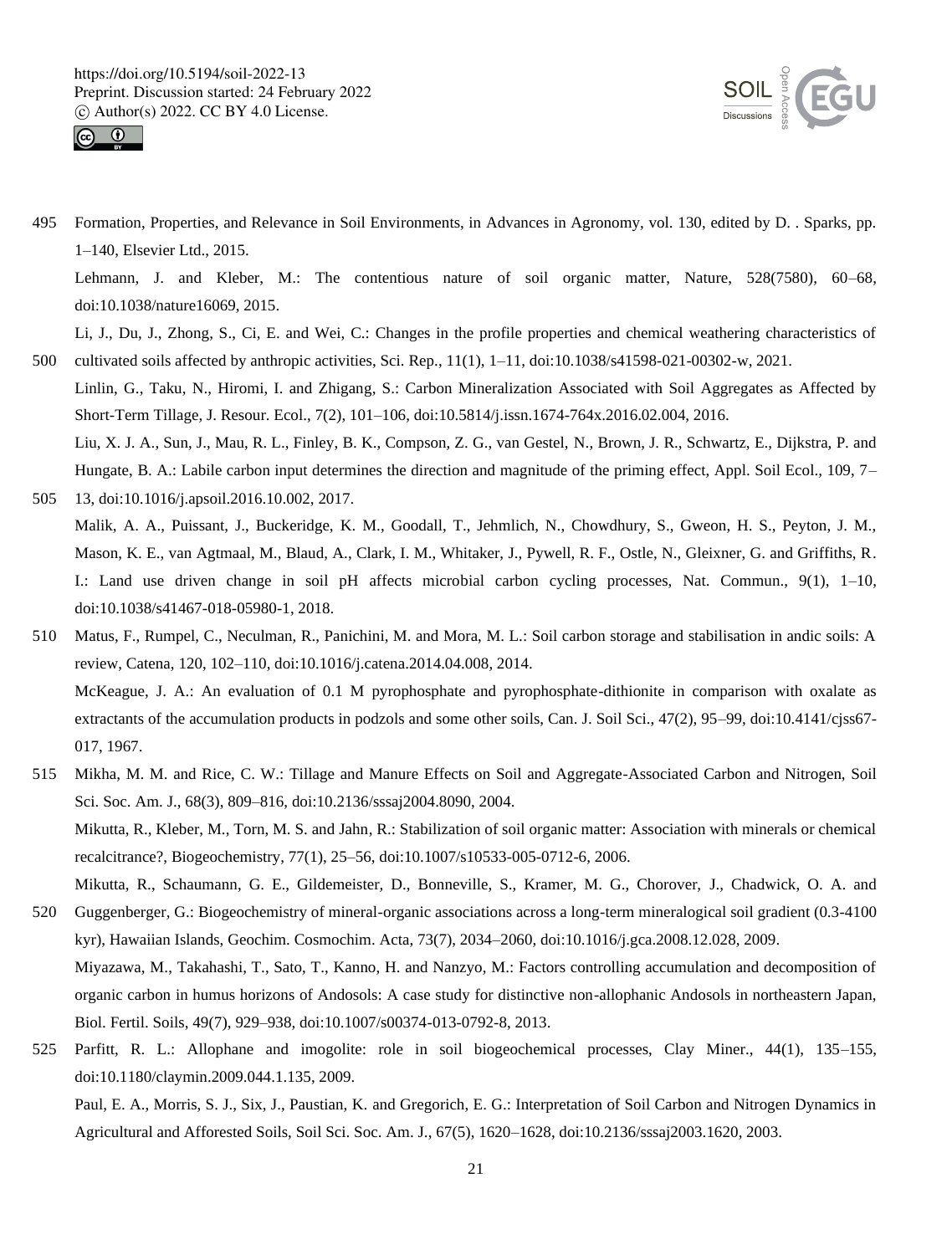



Poeplau, C., Don, A., Dondini, M., Leifeld, J., Nemo, R., Schumacher, J., Senapati, N. and Wiesmeier, M.: Reproducibility 530 of a soil organic carbon fractionation method to derive RothC carbon pools, Eur. J. Soil Sci., 64(6), 735–746, doi:10.1111/ejss.12088, 2013.

Poirier, V., Basile-Doelsch, I., Balesdent, J., Borschneck, D., Whalen, J. K. and Angers, D. A.: Organo-Mineral Interactions Are More Important for Organic Matter Retention in Subsoil Than Topsoil, Soil Syst., 4(1), 4, doi:10.3390/soilsystems4010004, 2020.

- 535 Qiao, N., Schaefer, D., Blagodatskaya, E., Zou, X., Xu, X. and Kuzyakov, Y.: Labile carbon retention compensates for CO2 released by priming in forest soils, Glob. Chang. Biol., 20(6), 1943–1954, doi:10.1111/gcb.12458, 2014. Rabbi, S. M. F., Daniel, H., Lockwood, P. V., Macdonald, C., Pereg, L., Tighe, M., Wilson, B. R. and Young, I. M.: Physical soil architectural traits are functionally linked to carbon decomposition and bacterial diversity, Sci. Rep., 6(September), doi:10.1038/srep33012, 2016.
- 540 Six, J., Elliott, E. T. and Paustian, K.: Soil macroaggregate turnover and microaggregate formation: A mechanism for C sequestration under no-tillage agriculture, Soil Biol. Biochem., 32(14), 2099–2103, doi:10.1016/S0038-0717(00)00179-6, 2000a.

Six, J., Paustian, K., Elliott, E. T. and Combrink, C.: Soil Structure and Organic Matter I. Distribution of Aggregate‐Size Classes and Aggregate‐Associated Carbon, Soil Sci. Soc. Am. J., 64(2), 681–689, doi:10.2136/sssaj2000.642681x, 2000b.

- 545 Six, J., Conant, R. T., Paul, E. A. and Paustian, K.: Stabilization mechanisms of soil organic matter: Implications for Csaturation of soils, Plant Soil, 241(2), 155–176, doi:10.1023/A:1016125726789, 2002. Six, J., Bossuyt, H., Degryze, S. and Denef, K.: A history of research on the link between (micro)aggregates, soil biota, and soil organic matter dynamics, Soil Tillage Res., 79(1), 7–31, doi:10.1016/j.still.2004.03.008, 2004. Smith, W. ., Cleveland, C. ., Reed, S. . and Running, S. .: Agricultural conversion without external water and nutrient inputs
- 550 reduces terrestrial vegetation productivity, Geophys. Prospect., (April), 6298–6305, doi:10.1002/2013GL058857.Received, 2014.

Taylor, M. D., Lowe, D. J., Hardi, P., Smidt, G. A. and Schnug, E.: Comparing volcanic glass shards in unfertilised and fertilised Andisols derived from rhyolitic tephras, New Zealand: Evidence for accelerated weathering and implications for land management, Geoderma, 271(November 2018), 91–98, doi:10.1016/j.geoderma.2016.01.035, 2016.

555 Wagai, R., Kajiura, M., Uchida, M. and Asano, M.: Distinctive roles of two aggregate binding agents in allophanic andisols: Young carbon and poorly-crystalline metal phases with old carbon, Soil Syst., 2(2), 1–23, doi:10.3390/soilsystems2020029, 2018.

Wei, X., Shao, M., Gale, W. and Li, L.: Global pattern of soil carbon losses due to the conversion of forests to agricultural land, Sci. Rep., 4, 6–11, doi:10.1038/srep04062, 2014.

560 Werth, M. and Kuzyakov, Y.: 13C fractionation at the root-microorganisms-soil interface: A review and outlook for partitioning studies, Soil Biol. Biochem., 42(9), 1372–1384, doi:10.1016/j.soilbio.2010.04.009, 2010.

Yu, H., Ding, W., Luo, J., Geng, R., Ghani, A. and Cai, Z.: Effects of long-term compost and fertilizer application on